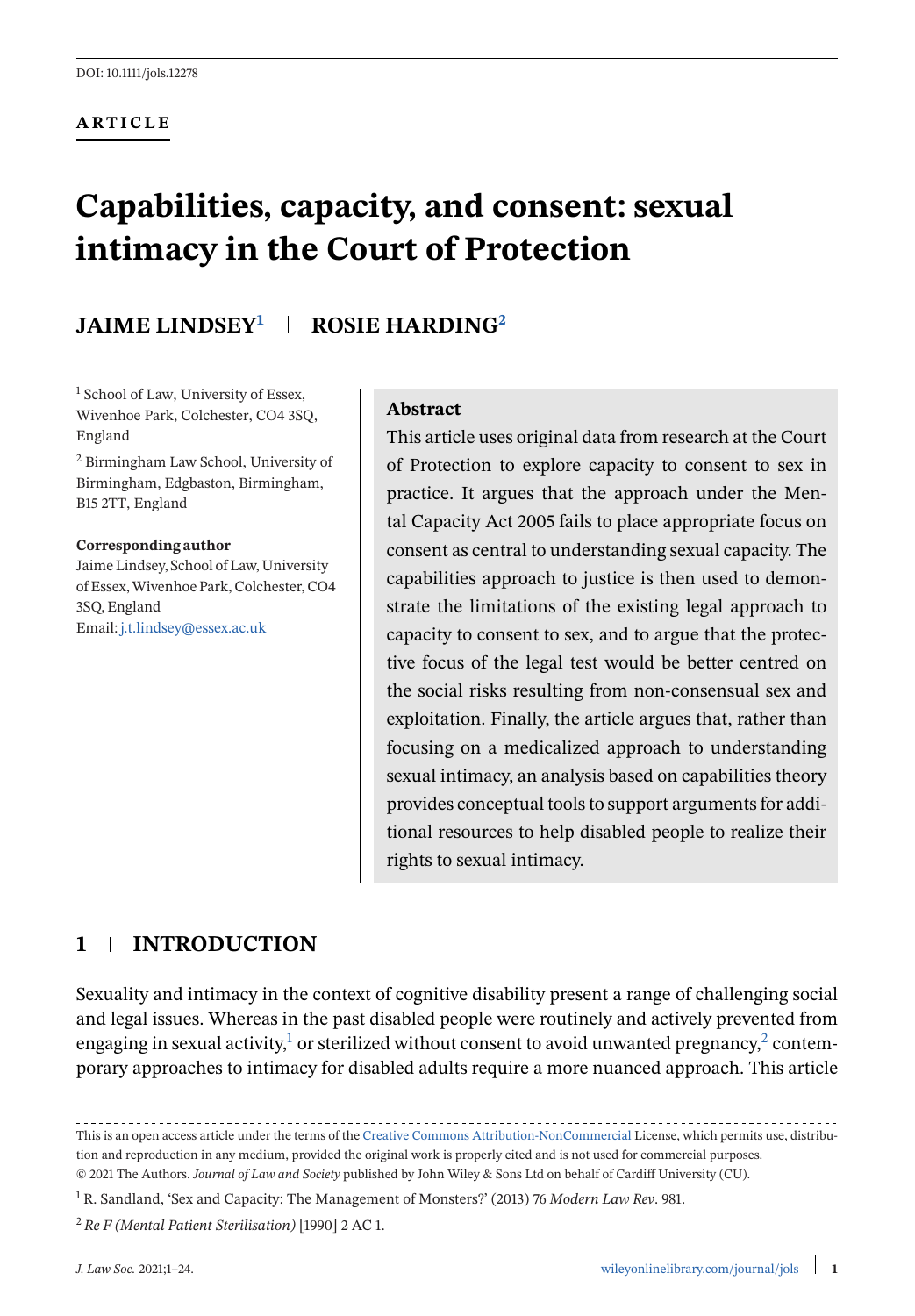focuses on how the Court of Protection (CoP) deals with capacity to consent to sex for disabled people, particularly those with cognitive disabilities, dementia, and mental health difficulties. Recent years have seen increasing attention to these issues within academic literature and CoP practice.3 Disabled people's rights to develop loving and sexual relationships, and to engage in consensual intimacy, are protected by the UN Convention on the Rights of Persons with Disabilities (CRPD). However, as Arstein-Kerslake and Flynn state, '[t]he right to sexual agency has not perfectly found its place in human rights law'.<sup>4</sup>

English law allows for adults who are assessed to lack the mental capacity to consent to sex to be prevented from engaging in sexual relations. The Mental Capacity Act 2005 (MCA) applies to those whose capacity is limited as a result of 'an impairment of, or a disturbance in the functioning of, the mind or brain'.<sup>5</sup> The MCA uses a functional test, which requires the person to understand, retain, use, and weigh information relevant to the decision, including the reasonably foreseeable consequences, and to communicate their decision.<sup>6</sup> Through analysis of how sexuality and intimacy are dealt with in CoP practice, we argue that the dominant approach to capacity to consent to sex fails to capture the essence of sexual activity as a social practice, and more specifically the central importance of understanding consent. Instead, we show that the CoP medicalizes sex, despite consent having been articulated to form part of the relevant information for assessing capacity to consent to sex since at least  $2012<sup>7</sup>$  We demonstrate, through original observational data and case file analysis, that in practice, pregnancy and sexually transmitted infections (STIs) remain at the centre of a biologically focused, medicalized approach to capacity. Medicalization is the process by which 'natural' life experiences or events are defined as a medical issue.<sup>8</sup> We argue that the medicalized approach allows the CoP to sidestep the social dimensions of sex, particularly a person's understanding that sex is a choice, and one to which either party can say no.

We build upon the conceptual framework provided by the capabilities approach to justice<sup>9</sup> to explore how the CoP engages with sexual intimacy in practice. The capabilities approach focuses on improving human welfare and development and can be used to identify if individuals in society are being treated justly and, as a result, how resources should be allocated. The function of the mental capacity approach is to protect individuals who are unable to make decisions for themselves. The function of the capabilities approach is to provide individuals with an entitlement to support to enable them to develop the capabilities needed for human flourishing. This distinction will be explored to show what difference a capabilities approach can add to understanding

<sup>4</sup> Arstein-Kerslake and Flynn, id., p. 4.

 $6$  MCA, s. 3.

<sup>7</sup> See *A Local Authority* v. *H* [2012] EWHC 49; *The London Borough of Tower Hamlets* v. *TB and SA* [2014] EWCOP 53.

<sup>8</sup> P. Conrad, *The Medicalization of Society: On the Transformation of Human Conditions into Treatable Disorders* (2007).

<sup>3</sup> See, for example, J. Herring, 'Mental Disability and Capacity to Consent to Sex: *A Local Authority* v. *H* [2012] EWHC 49 (COP)' (2012) 34 *J. of Social Welfare and Family Law* 471; B. Clough, 'Vulnerability and Capacity to Consent to Sex: Asking the Right Questions?' (2014) 26 *Child and Family Law Q*. 371; J. Herring and J. Wall, 'Capacity to Consent to Sex' (2014) 22 *Medical Law Rev*. 620; L. Series, 'Sex, Capacity and Forensic Cotton Wool: *IM* v. *LM* [2014] EWCA Civ 37' (2014) 36 *J. of Social Welfare and Family Law* 317; A. Arstein-Kerslake and E. Flynn, 'Legislating Consent: Creating an Empowering Definition of Consent to Sex that Is Inclusive of People with Cognitive Disabilities' (2016) 25 *Social & Legal Studies* 225.

 $5$  MCA, s. 2(1).

<sup>9</sup> A. Sen,*Commodities and Capabilities*(1985); A. Sen,*Inequality Reexamined* (1992); A. Sen, *Development as Freedom* (1999); A. Sen, *The Idea of Justice* (2009); M. C. Nussbaum, *Frontiers of Justice: Disability, Nationality, Species Membership* (2007); M. C. Nussbaum, *Creating Capabilities: The Human Development Approach* (2013) 33; M. C. Nussbaum, 'Women and Equality: The Capabilities Approach' (1999) 138 *International Labor Rev*. 227; M. C. Nussbaum, *Women and Human Development: The Capabilities Approach* (2001).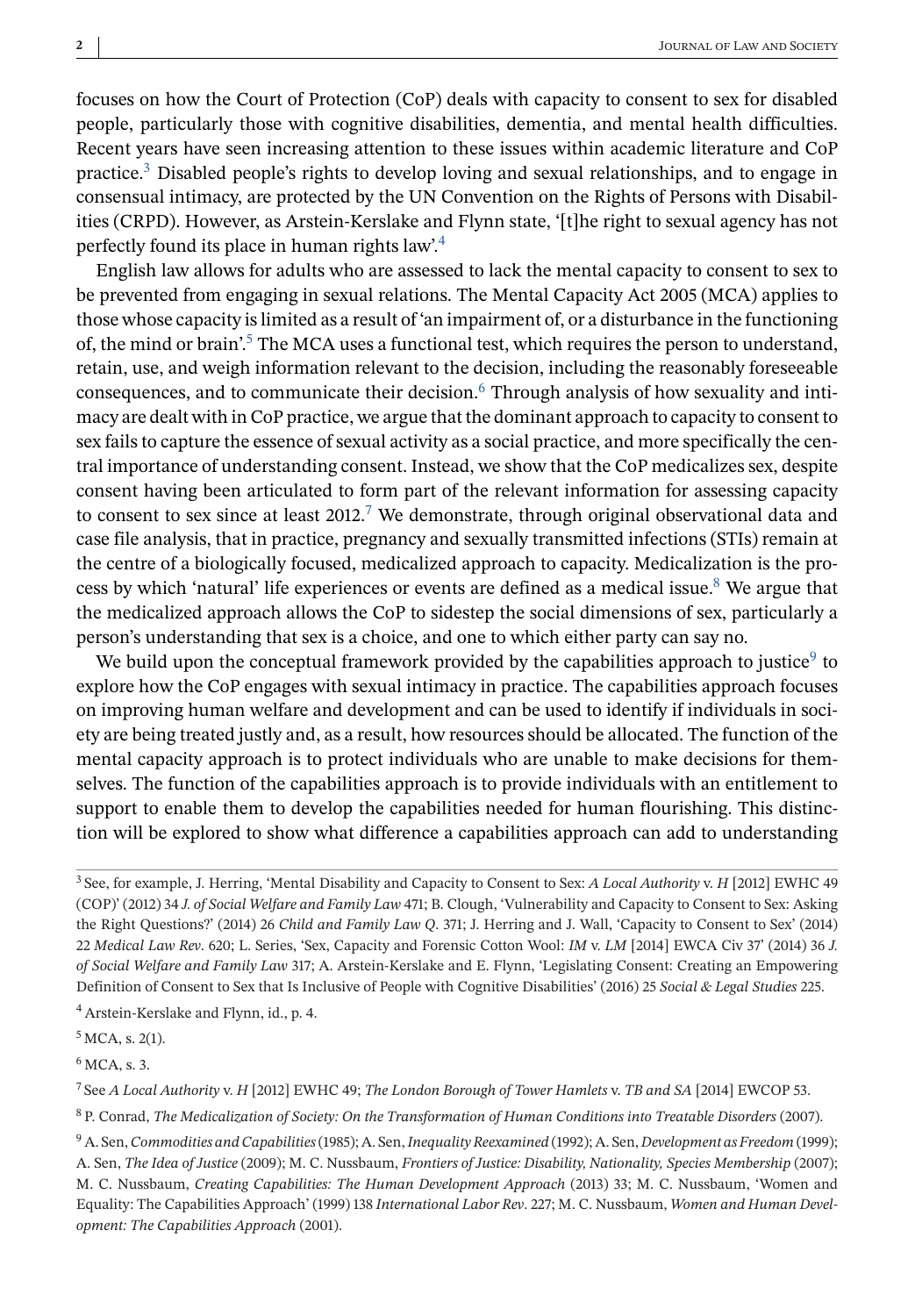**3**

capacity beyond what has been achieved through other ways of analysing this area, such as through the CRPD or vulnerability theory.<sup>10</sup>

The CoP deals with cases that arise under the MCA and hears a wide range of disputes, including cases concerning consent to medical treatment, decisions about property and financial affairs, and general welfare cases. The cases that we focus on here relate to intimate relationships, including cases where the subject of proceedings (referred to as 'P') is the victim of abuse and cases where they are (potential) perpetrators. The role of the CoP under the MCA is to resolve disputes about mental capacity and best interests, which includes making declarations that a person has or lacks capacity under MCA, s. 15. In the case of capacity to consent to sex, the CoP cannot substitute a decision on the individual's behalf because of the operation of MCA, s. 27, which excludes consenting to sexual relationships from the general best interests decision-making framework of the MCA. Instead, where an individual is assessed as lacking capacity to consent to sexual relations, this catalyses a range of potentially restrictive interventions aimed at preventing that person from engaging in such relations, which can involve significant interferences with their rights to respect for private and family life under Article 8 of the European Convention on the Human Rights.<sup>11</sup> Our arguments in this article are focused on improving practice under the MCA, though we recognize that there are some who argue that the MCA needs more fundamental reform.<sup>12</sup> We do not contribute directly to that debate here, but instead consider how the implementation of the current law could be improved within the MCA framework.

We begin with a methodological overview of the CoP research underpinning our arguments, followed by a discussion of the approach to capacity to consent to sex under the MCA, as it has evolved in case law and academic commentary. We then turn to explore how using the tools provided by the capabilities approach to justice could improve outcomes for disabled people. Finally, we apply capabilities theory to findings from our observational and case file research in the CoP to provide an understanding of how CoP practice could be developed to support disabled people, moving away from prioritizing medical risks to focusing more clearly on consensual intimacy.

## **2 METHODOLOGY**

In this article, we draw on original empirical data from CoP observations and case files to interrogate how the law in this area works in practice, rather than solely relying on reported case law. The persistent 'gap' between how law works in practice and law as written in books has long been a major concern of law and society scholarship, $^{13}$  and this article contributes to that literature, while adding perspectives from capabilities theory. CoP data drawn on here were collected from research carried out at the CoP between January and December 2016. Before the research began, ethical approval was granted by a University Research Ethics Committee and approval was

<sup>10</sup> Arstein-Kerslake and Flynn, op. cit., n. 3; Clough, op. cit., n. 3.

<sup>11</sup> Human Rights Act 1998; *A Local Authority* v. *H (No. 2)* [2019] EWCOP 51.

<sup>12</sup> M. Donnelly, 'Best Interests in the Mental Capacity Act: Time to Say Goodbye?' (2016) 24 *Medical Law Rev*. 318; R. Harding, 'The Rise of Statutory Wills and the Limits of Best Interests Decision-Making in Inheritance' (2015) 78 *Modern Law Rev*. 945; W. Martin et al., *The Essex Autonomy Project Three Jurisdictions Report: Towards Compliance with CRPD Article 12 in Capacity/Incapacity Legislation across the UK* (2016).

<sup>13</sup> See, for example, R. Pound, 'Law in Books and Law in Action' (1910) 44 *Am. Law Rev*. 12; A. Sarat, 'Legal Effectiveness and Social Studies of Law' (1985) 9 *Legal Studies Forum* 23; S. Silbey, 'After Legal Consciousness' (2005) 1 *Annual Rev. of Law and Social Science* 323.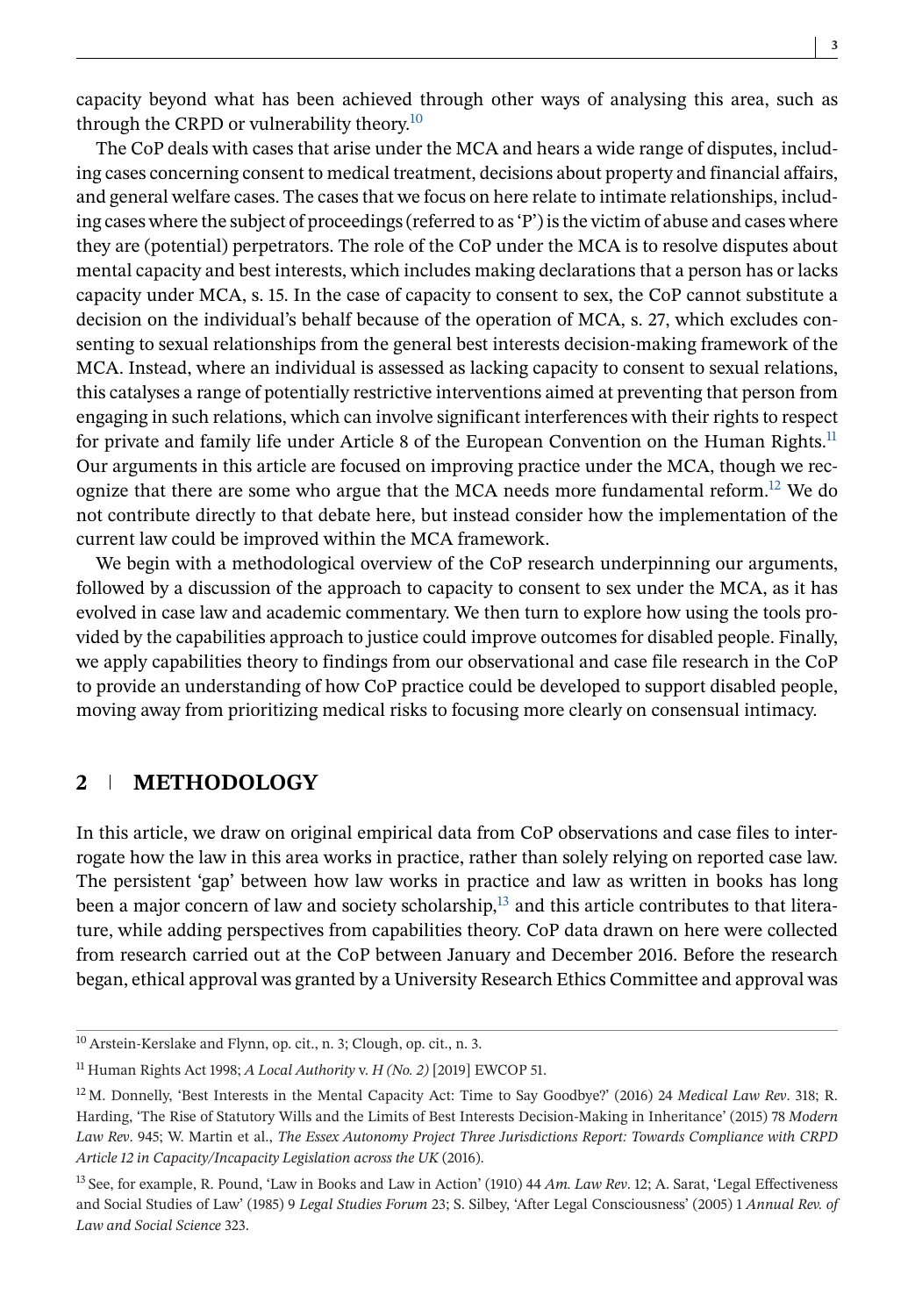also received from Her Majesty's Courts and Tribunals Service (HMCTS), the Ministry of Justice (including a Privileged Access Agreement), and the (then) Vice President of the Court of Protection, Mr Justice Charles. HMCTS authorized in-depth analysis of 20 case files relating to capacity to consent to sex, capacity to marry, and capacity to make decisions about contact. Case files for inclusion in the research were selected by a court officer and set aside for review. A standardized case file review template was used to gather information from the 20 case files set aside. In total, eight of these 20 cases were additionally observed over 14 days throughout the 12-month period.

Parties to these 20 selected cases were sent information about the study by the court officer, including participant information sheets, consent forms, contact details for the researcher, and information that the researcher may observe hearings in their case. They were also advised that consent to attend the hearing would be sought on the day if not provided in advance.<sup>14</sup> On the day of each hearing, the researcher again sought consent to observe from the participants in attendance. In each case attended, no party objected to the hearing being observed and the judge was also supportive of the observation. Research is only possible with people who lack capacity to participate in research if certain criteria are met, set out under MCA, s. 30. This study did not fall within MCA, s. 30 as it sought only to include participants who had capacity to consent to participate in observational research, which is a relatively low threshold. Capacity was presumed, as required by MCA, s. 1(2), and when seeking consent on the day of each hearing from the parties, no concerns were raised by any person about individual participants' capacity to consent to participate. Verbatim notes were made on the day of the hearings and fieldnotes were also typed up during and after observation. Information accessed as part of the research varied depending on the case. In all but one observed case, additional material was available, including hearing bundles, skeleton arguments, expert reports, and witness statements. This information was not always contained in the case files, as some files were more detailed than others depending on the location of the court.<sup>15</sup> The person at the centre of the proceedings only gave evidence to the court in one observed case, but attended in two others.<sup>16</sup>

Observational research at the CoP facilitated a deeper understanding of the culture of the proceedings,<sup>17</sup> providing a greater insight into CoP practice than doctrinal analysis of reported case law allows. We acknowledge that being an observer is neither a neutral nor a static position and that observational research does not necessarily uncover all of the details about a case. Observational research involves an interaction with the practices of the CoP, including with court officers, judges, and case participants, $18$  and is not an entirely objective process. To address these limitations of observational research, our data is complemented by other sources, including case file reviews and relevant reported case law. Summary details about each of the 20 cases analysed can be found in Table [1.](#page-4-0) All references to CoP participants in this table and throughout the article are anonymized.

<sup>&</sup>lt;sup>14</sup> For further information about the ethics processes, see J. Lindsey, 'Protecting and Empowering Vulnerable Adults: Mental Capacity Law in Practice' (2018) PhD thesis, University of Birmingham.

<sup>&</sup>lt;sup>15</sup> For further discussion in more detail about CoP case files, see L. Series et al., 'Welfare Cases in the Court of Protection: A Statistical Overview' (2017) at <[http://sites.cardiff.ac.uk/wccop/files/2017/09/Series-Fennell-Doughty-2017-Statistical](http://sites.cardiff.ac.uk/wccop/files/2017/09/Series-Fennell-Doughty-2017-Statistical-overview-of-CoP.pdf)[overview-of-CoP.pdf](http://sites.cardiff.ac.uk/wccop/files/2017/09/Series-Fennell-Doughty-2017-Statistical-overview-of-CoP.pdf)>.

<sup>&</sup>lt;sup>16</sup> See J. Lindsey, 'Testimonial Injustice and Vulnerability: A Qualitative Analysis of Participation in the Court of Protection' (2019) 28 *Social & Legal Studies* 4, for more in-depth analysis of the issues arising from P's participation in CoP proceedings.

<sup>17</sup> M. Jacob, *Matching Organs with Donors: Legality and Kinship in Transplants* (2012).

<sup>18</sup> K. Barad, 'Posthumanist Performativity: Toward an Understanding of How Matter Comes to Matter' (2003) 28 *Signs: J. of Women in Culture and Society* 801, at 816.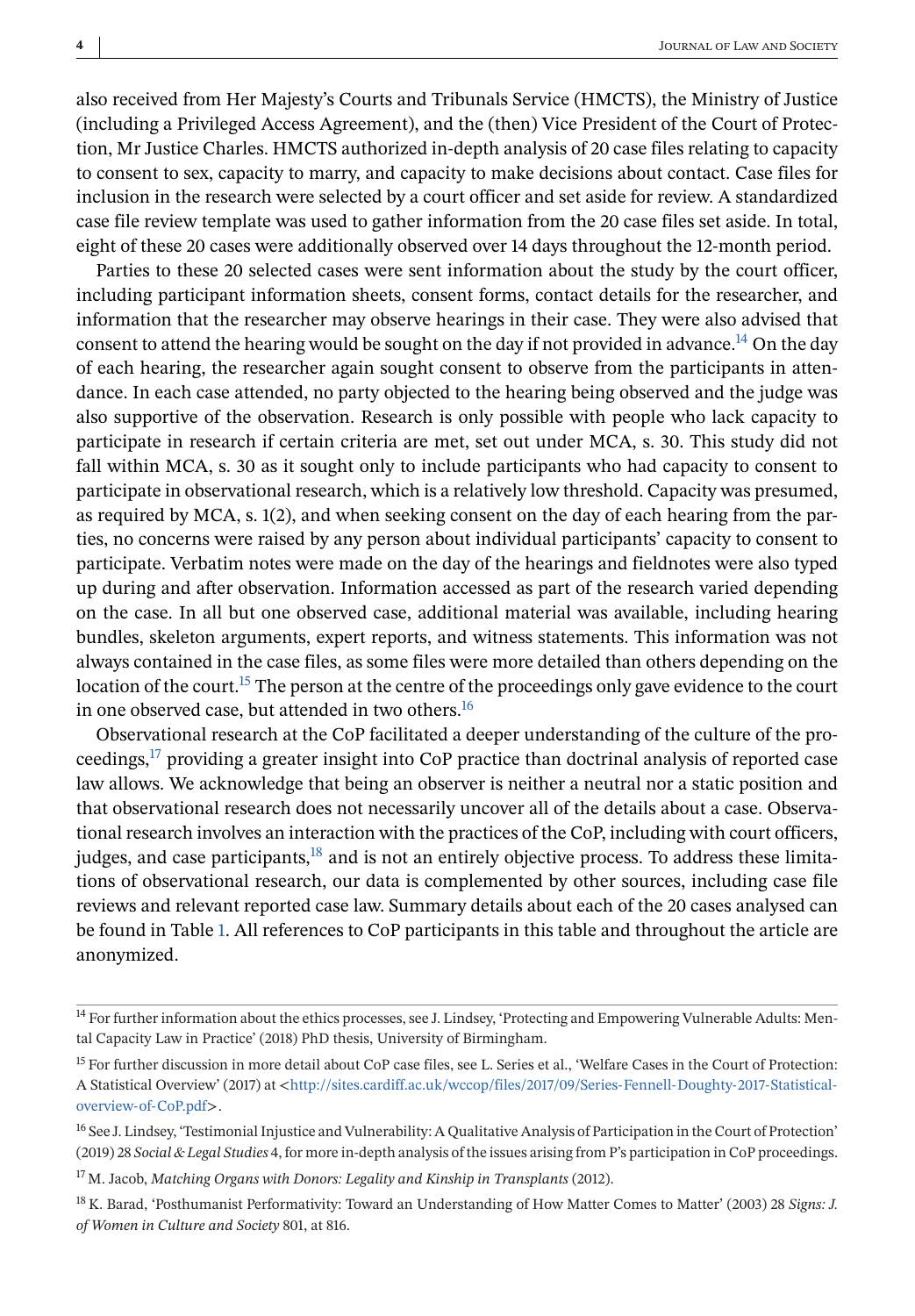<span id="page-4-0"></span>

| Number of | days attended<br>court<br>observed?<br>Case | Yes                                                                 | $\circ$<br>$\tilde{z}$                          | $\circ$<br>$\frac{1}{2}$                                                                                         | 6<br>Yes                                                                                                                                  | 0<br>$\tilde{z}$                                     | Yes                                                                                                                      | 0<br>$\tilde{z}$                                                                                                                                         |                                         |
|-----------|---------------------------------------------|---------------------------------------------------------------------|-------------------------------------------------|------------------------------------------------------------------------------------------------------------------|-------------------------------------------------------------------------------------------------------------------------------------------|------------------------------------------------------|--------------------------------------------------------------------------------------------------------------------------|----------------------------------------------------------------------------------------------------------------------------------------------------------|-----------------------------------------|
|           | Outcome                                     | Has capacity to marry and consent to sex.<br>Proceedings withdrawn. | ML died before final hearing.                   | Final order. FY lacks capacity to: conduct<br>proceedings; make decisions about<br>residence, care, and contact. | Final order. LC lacks capacity to: consent<br>to sex, to marry, and to litigate. Case<br>ongoing in relation to contact and<br>residence. | Proceedings stayed as ZR detained under<br>MCA, s.3. | Final order. DY lacks capacity to: conduct<br>proceedings, make decisions about<br>residence, care, and contact.         | capacity to: conduct proceedings; make<br>Ongoing. Interim decision that MT lacks<br>decisions about residence and care;<br>consent to sex and to marry. | Ongoing. Interim decision that XC lacks |
|           | summary<br>Keyword                          | Forced marriage                                                     | Domestic abuse                                  | Domestic abuse                                                                                                   | forced marriage<br>Domestic abuse,                                                                                                        | Domestic abuse                                       | behaviour<br>Disruptive                                                                                                  | Forced marriage                                                                                                                                          | Forced marriage                         |
|           | Disability                                  | Mild learning<br>disability                                         | Dementia                                        | Dementia                                                                                                         | learning disability<br>Autism and mild                                                                                                    | Learning disability                                  | Learning difficulties                                                                                                    | learning disability<br>Mild to moderate                                                                                                                  | Learning disability                     |
|           | Age                                         | $\Omega$                                                            | 82                                              | 66                                                                                                               | 23                                                                                                                                        | 37                                                   | $\Omega$                                                                                                                 | 25                                                                                                                                                       | $\overline{\mathcal{A}}$                |
|           | Sex                                         | $\mathbf{L}$                                                        | Σ                                               | д,                                                                                                               | $\mathbf{L}$                                                                                                                              |                                                      | Щ                                                                                                                        | Σ                                                                                                                                                        | $\geq$                                  |
|           | Anonymized<br>case name                     | K County Council<br>v. $SL$                                         | $ML$ v. (1) TL and<br>$(2) D$ County<br>Council | Z County Council<br>v. ${\cal F}Y$                                                                               | Y County Council<br>v. (1) LC (2) GK<br>(3) SC                                                                                            | W County Council<br>v. $ZR$                          | $\begin{array}{l} C \, Borough \\ \hline \, Council \, \mathbf{v}_{\cdot}(1) \\ \, DY(2) \, B \\ \, Council \end{array}$ | A County Council<br>v. (1) $MT(2)$ KZ                                                                                                                    | H County Council                        |
|           |                                             | $\overline{a}$                                                      | $\dot{\sim}$                                    | $\ddot{ }$                                                                                                       | 4.                                                                                                                                        | 5.                                                   | Ġ.                                                                                                                       | 7.                                                                                                                                                       | $\infty$                                |

TABLE 1 Summary detail of case files analysed **TABLE 1** Summary detail of case files analysed

**5**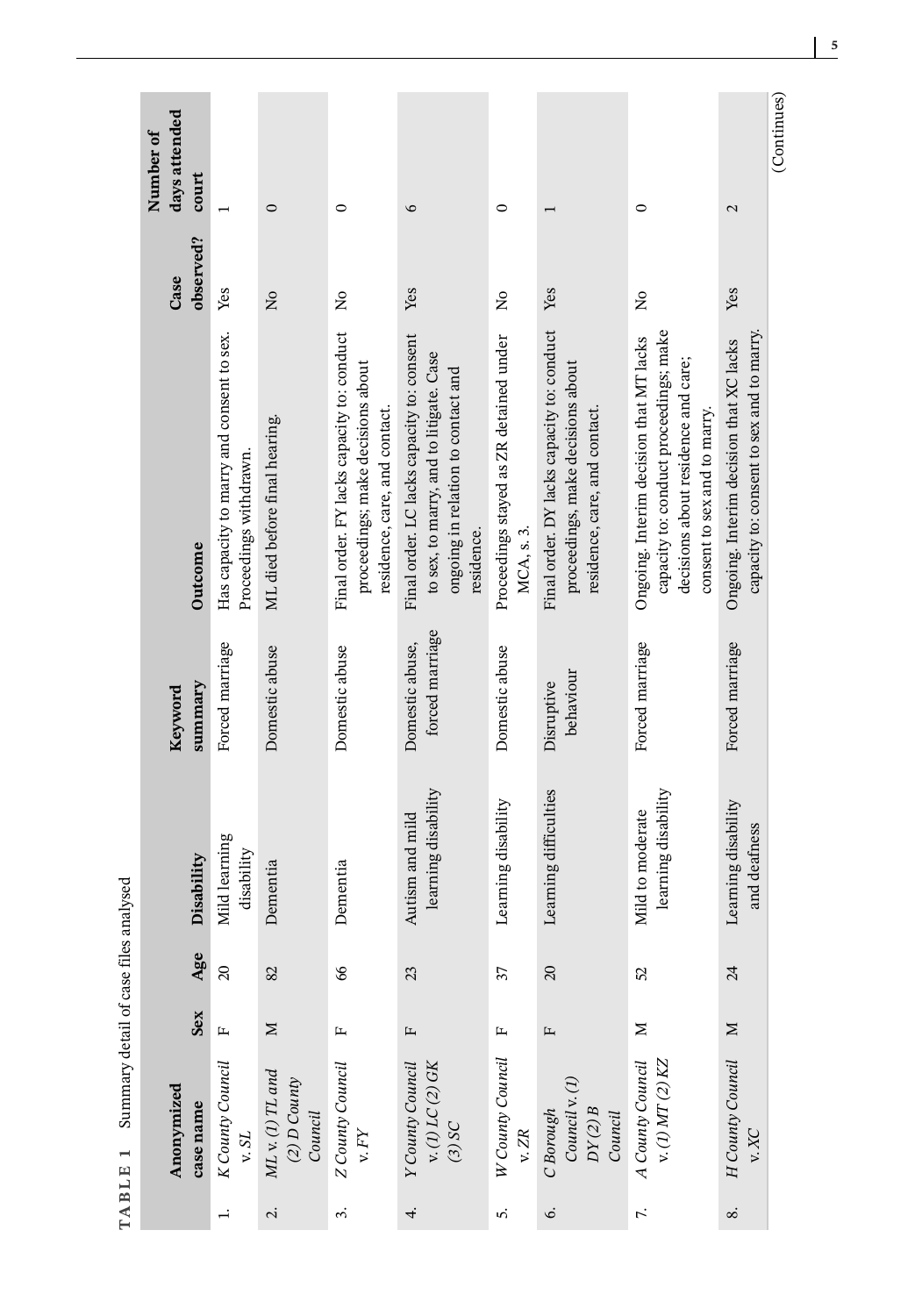|                        | Number of | days attended<br>court  | $\circ$                                                                                                                                                                  |                                                                                                                                                        | $\circ$                                                                                                                                                                             |                                                                                                                     | $\circ$                                                                                                       | $\circ$                                                                                                                            | (Continues) |
|------------------------|-----------|-------------------------|--------------------------------------------------------------------------------------------------------------------------------------------------------------------------|--------------------------------------------------------------------------------------------------------------------------------------------------------|-------------------------------------------------------------------------------------------------------------------------------------------------------------------------------------|---------------------------------------------------------------------------------------------------------------------|---------------------------------------------------------------------------------------------------------------|------------------------------------------------------------------------------------------------------------------------------------|-------------|
|                        |           | observed?<br>Case       | $\tilde{z}$                                                                                                                                                              | Yes                                                                                                                                                    | $\tilde{z}$                                                                                                                                                                         | Yes                                                                                                                 | $\frac{1}{2}$                                                                                                 | $\tilde{z}$                                                                                                                        |             |
|                        |           | Outcome                 | Final order. EV lacks capacity to: litigate,<br>and to make decisions about finances.<br>make decisions about residence, care,<br>and contact; consent to sex, to marry, | Final order. CY lacks capacity to: conduct<br>proceedings; make decisions about<br>residence and care. She does have<br>capacity to decide on contact. | evidence and final resolution at time of<br>Transferred to High Court judge for final<br>hearing as case concerns consent to<br>medical treatment. Awaiting expert<br>research end. | Ongoing. Interim decision that MW has<br>capacity to consent to sex, but lacks<br>capacity in relation to marriage. | Ongoing. Interim decision that GI lacks<br>capacity to: make decisions about<br>contact, care, and residence. | lacks capacity to conduct proceedings,<br>but has capacity to consent to sexual<br>Ongoing. Interim decision that CA<br>relations. |             |
|                        |           | summary<br>Keyword      | Forced marriage                                                                                                                                                          | Relationship with<br>partner                                                                                                                           | Alleged abuse by<br>wife (on basis<br>of lack of<br>capacity)                                                                                                                       | Forced marriage                                                                                                     | Domestic abuse                                                                                                | Sexual offences                                                                                                                    |             |
|                        |           | Disability              | 'Mental health<br>problems'                                                                                                                                              | personality disorder<br>learning disability,<br>Mild to moderate<br>emotionally<br>unstable                                                            | Down's syndrome and<br>learning disability                                                                                                                                          | Learning disability                                                                                                 | and cerebral atrophy<br>personality disorder,<br>Korsakoff's syndrome,<br>depressive disorder,                | 'Low intelligence'                                                                                                                 |             |
|                        |           | Age                     | $\overline{\mathcal{L}}$                                                                                                                                                 | 49                                                                                                                                                     | 38                                                                                                                                                                                  | $\overline{c}$                                                                                                      | $\mathcal{S}$                                                                                                 | 57                                                                                                                                 |             |
|                        |           | Sex                     | Σ                                                                                                                                                                        | $\mathbf{L}$                                                                                                                                           | $\geq$                                                                                                                                                                              | $\mathbf{L}$                                                                                                        | $\mathbf{r}$                                                                                                  | $\geq$                                                                                                                             |             |
| (Continued)<br>TABLE 1 |           | Anonymized<br>case name | M County Council<br>v. $\mathrm{E}V$                                                                                                                                     | T City Council v.<br>č                                                                                                                                 | J Council v. RK                                                                                                                                                                     | K County Council<br>v. MW                                                                                           | N County Council<br>v. $(1)$ GI and $(2)$<br>pq                                                               | N County Council<br>v.CA                                                                                                           |             |
|                        |           |                         | o,                                                                                                                                                                       | $\overline{10}$ .                                                                                                                                      | $\exists$                                                                                                                                                                           | $\overline{c}$                                                                                                      | 13.                                                                                                           | 14.                                                                                                                                |             |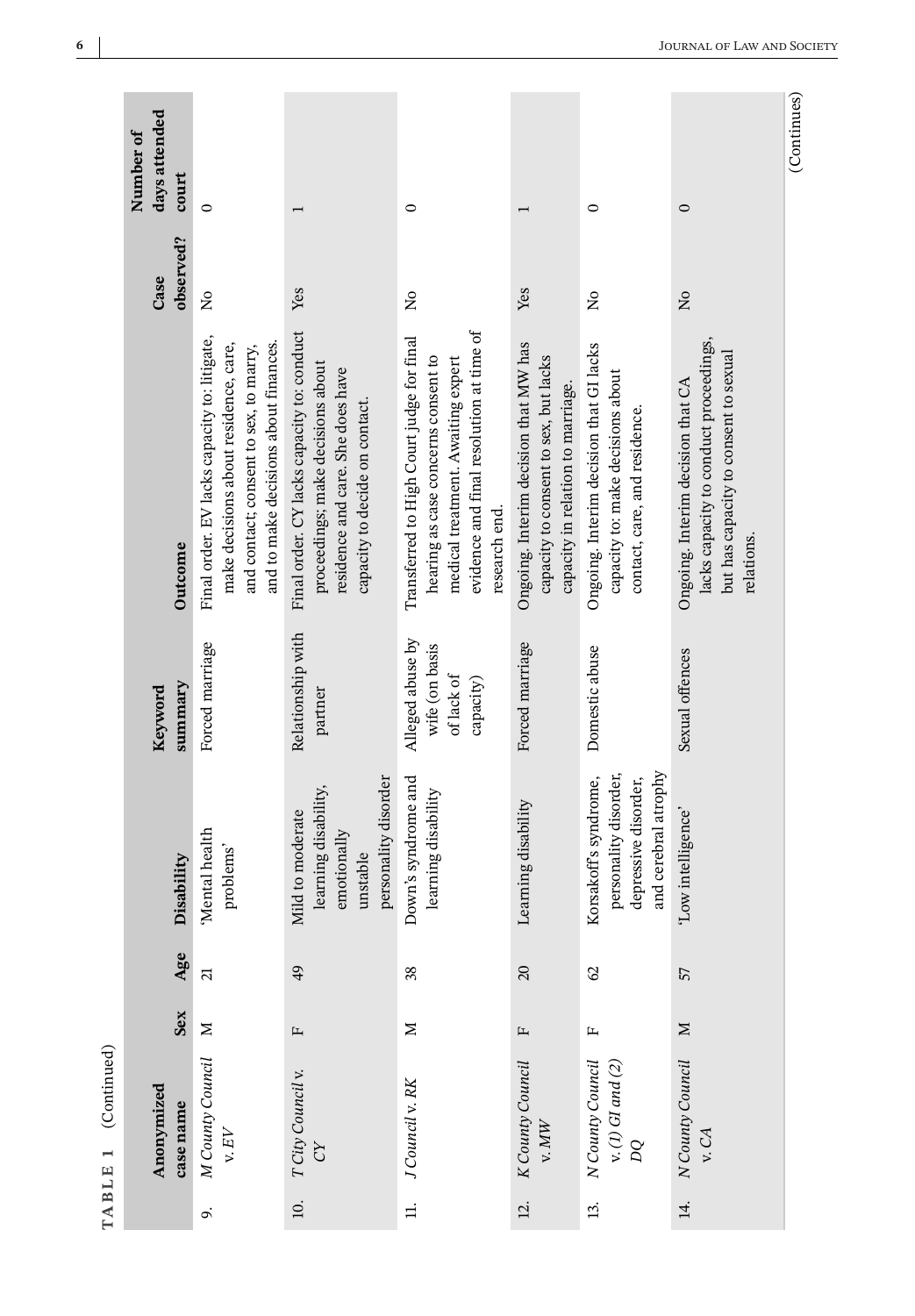|                     | days attended<br>Number of<br>court<br>observed?<br>Case | 0<br>$\tilde{z}$                                                                                                                                                                                                                                                   | vacated on<br>the day)<br>1 (hearing<br>Yes                                               | Yes                                                                                                                                                                                                                                                                   | (Continues) |
|---------------------|----------------------------------------------------------|--------------------------------------------------------------------------------------------------------------------------------------------------------------------------------------------------------------------------------------------------------------------|-------------------------------------------------------------------------------------------|-----------------------------------------------------------------------------------------------------------------------------------------------------------------------------------------------------------------------------------------------------------------------|-------------|
|                     | Outcome                                                  | contact, care, residence, and treatment.<br>At the time of research end, transfer of<br>Ongoing. Interim decision that YS lacks<br>placement was due to take place with<br>further review four months after date<br>capacity to: make decisions about<br>of order. | Order that OD lacks capacity to: make<br>decisions about contact, care, and<br>residence. | proceedings; make decisions about care<br>Final order. SE lacks capacity to: conduct<br>and residence; manage her property<br>capacity to make decisions about<br>indicated that she does not lack<br>and affairs. Capacity evidence<br>contact and sexual relations. |             |
|                     | summary<br>Keyword                                       | Sexual offences                                                                                                                                                                                                                                                    | Sexual offences                                                                           | Domestic abuse                                                                                                                                                                                                                                                        |             |
|                     | Disability                                               | consumption and<br>brain injury<br>Heavy alcohol                                                                                                                                                                                                                   | schizophrenia<br>disability and<br>Mild learning                                          | Dementia                                                                                                                                                                                                                                                              |             |
|                     | Age                                                      | 52                                                                                                                                                                                                                                                                 | $\frac{4}{6}$                                                                             | 80                                                                                                                                                                                                                                                                    |             |
|                     | Sex                                                      | Σ                                                                                                                                                                                                                                                                  | Σ                                                                                         | L,                                                                                                                                                                                                                                                                    |             |
| TABLE 1 (Continued) | Anonymized<br>case name                                  | YS v. E District<br>Council                                                                                                                                                                                                                                        | 16. OD v. R City<br>Council                                                               | P County Council<br>v. (1) SE (2) TM                                                                                                                                                                                                                                  |             |
|                     |                                                          | 15.                                                                                                                                                                                                                                                                |                                                                                           | 17.                                                                                                                                                                                                                                                                   |             |

**7**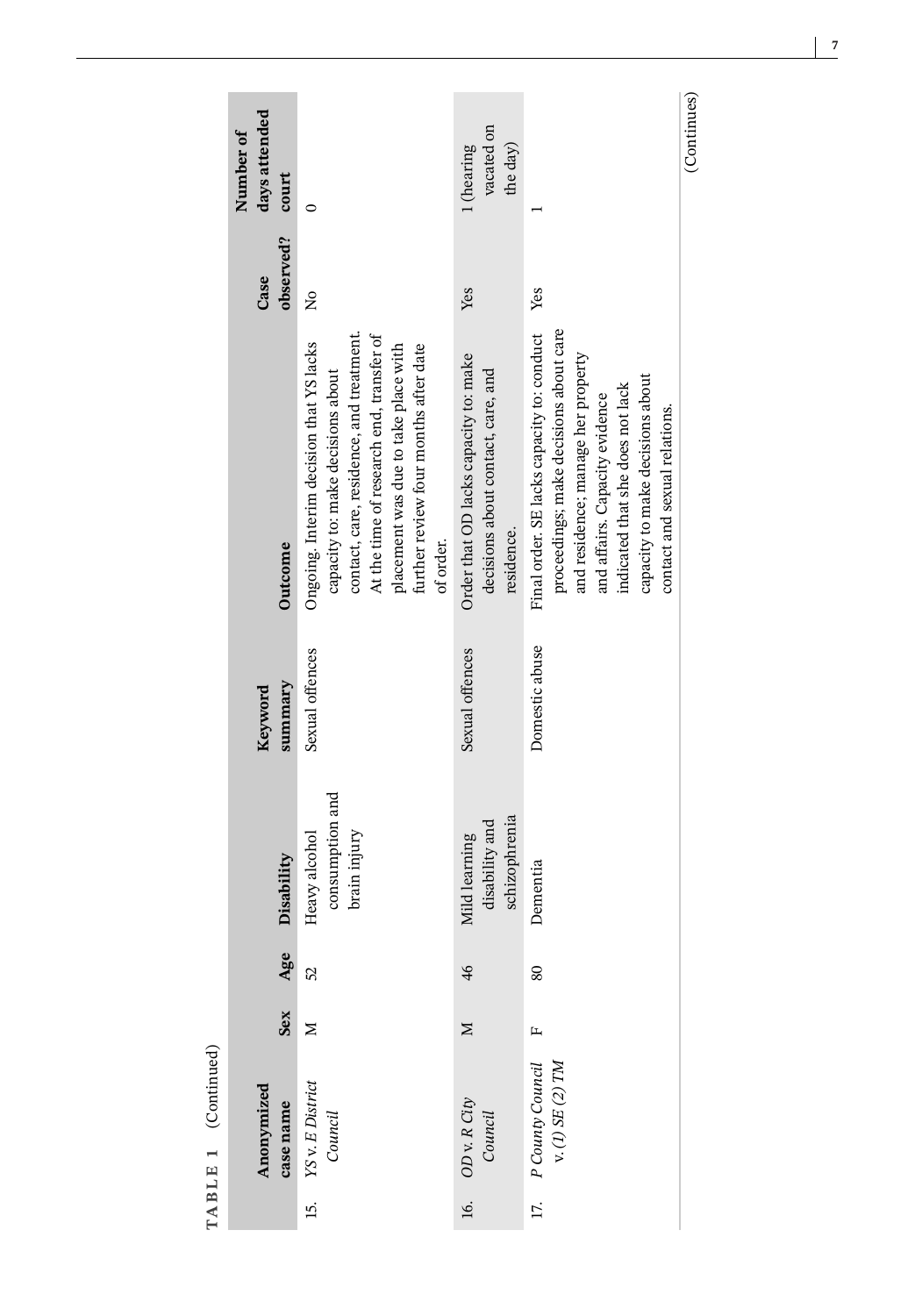|                       | days attended<br>Number of<br>court |                                                                                                                                                                                                                                                                             |                                                                                                                                                                                                                                                                  |                                                                                                                                                                                                                               |
|-----------------------|-------------------------------------|-----------------------------------------------------------------------------------------------------------------------------------------------------------------------------------------------------------------------------------------------------------------------------|------------------------------------------------------------------------------------------------------------------------------------------------------------------------------------------------------------------------------------------------------------------|-------------------------------------------------------------------------------------------------------------------------------------------------------------------------------------------------------------------------------|
|                       |                                     | $\circ$                                                                                                                                                                                                                                                                     | $\circ$                                                                                                                                                                                                                                                          | 0                                                                                                                                                                                                                             |
|                       | observed?<br>Case                   | $\frac{1}{2}$                                                                                                                                                                                                                                                               | $\tilde{z}$                                                                                                                                                                                                                                                      | $\frac{1}{2}$                                                                                                                                                                                                                 |
|                       | Outcome                             | AY's best interests to have contact with<br>his mother and any other members of<br>decisions about residence and matters<br>of care and support. Order that it is in<br>extended family in accordance with<br>Order that AY lacks capacity to: make<br>wishes and feelings. | Order that QB lacks capacity to: litigate;<br>make decisions about residence and<br>interests to reside at placement and<br>receive care package. Matter stayed<br>until deprivation of liberty (DOL)<br>care. Order that it is in QB's best<br>expires in 2017. | either directly or indirectly, with father<br>conduct proceedings; make decisions<br>best interests not to have any contact,<br>about contact. Order that it is in P's<br>Final order. AW lacks capacity to:<br>and brothers. |
|                       | summary<br>Keyword                  | Domestic abuse                                                                                                                                                                                                                                                              | Sexual offences                                                                                                                                                                                                                                                  | Domestic abuse                                                                                                                                                                                                                |
|                       | Disability                          | processing disorder<br>disability, autism,<br>Significant learning<br>and sensory                                                                                                                                                                                           | disability and<br>Mild learning<br>autism                                                                                                                                                                                                                        | personality disorder,<br>Emotionally unstable<br>borderline learning<br>difficulties, and<br>schizophrenia<br>paranoid                                                                                                        |
|                       | Age                                 | 35                                                                                                                                                                                                                                                                          | 43                                                                                                                                                                                                                                                               | 34                                                                                                                                                                                                                            |
|                       | Sex                                 | Z                                                                                                                                                                                                                                                                           | Σ                                                                                                                                                                                                                                                                | щ                                                                                                                                                                                                                             |
| $TABLE 1$ (Continued) | Anonymized<br>case name             | Council v. AY<br>V Borough                                                                                                                                                                                                                                                  | 19. $PCGG$ v. $QB$                                                                                                                                                                                                                                               | O City Council v.<br>$\begin{array}{c} (1)\,AW\,(2)\,FW \\ (3)\,YW\,(4)\,TW \end{array}$                                                                                                                                      |
|                       |                                     | $\overline{18}$ .                                                                                                                                                                                                                                                           |                                                                                                                                                                                                                                                                  | 20.                                                                                                                                                                                                                           |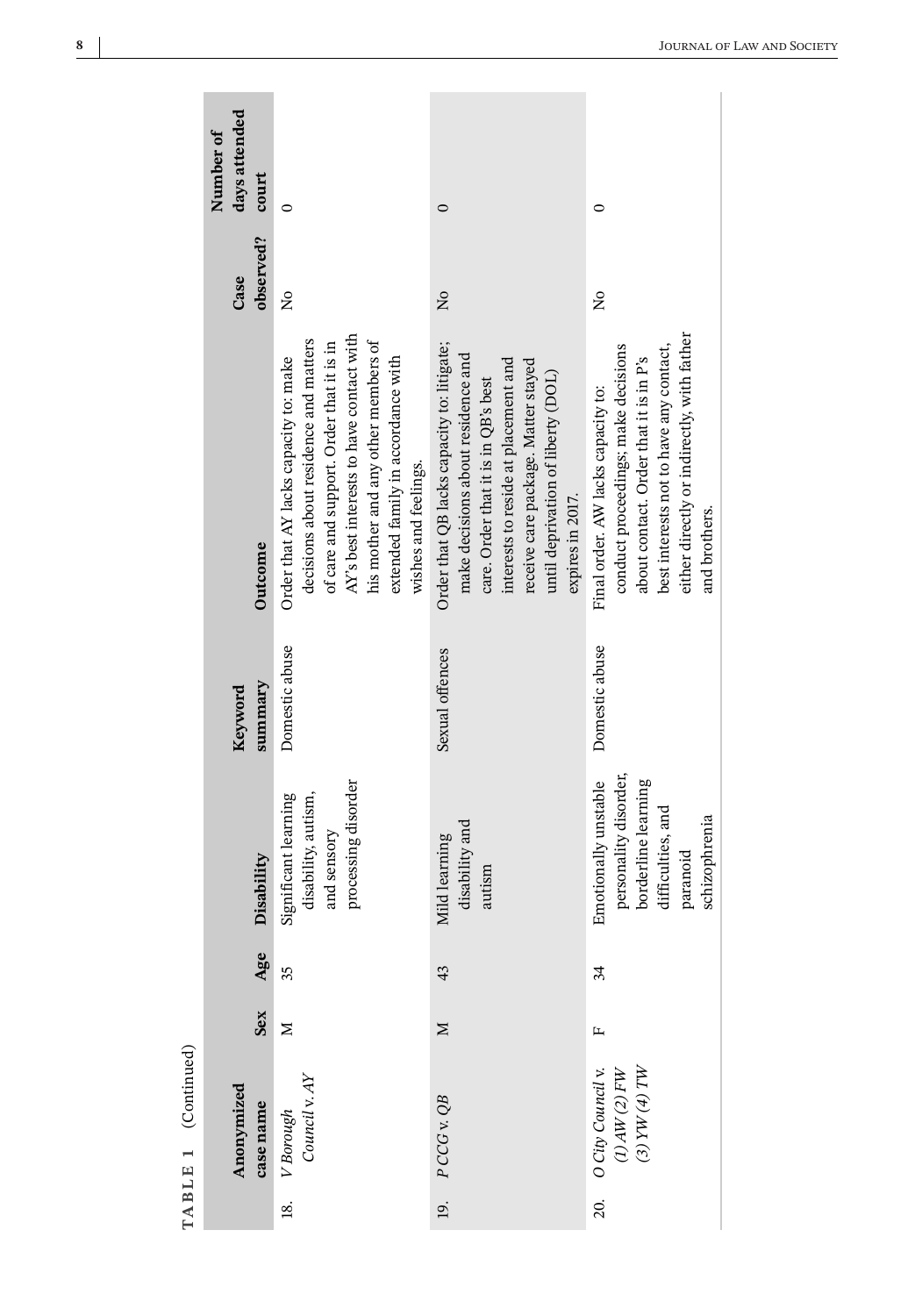As can be seen in Table [1,](#page-4-0) while the selection criteria for case files were focused on disputes about capacity to make decisions about sex, marriage, or contact, the majority ( $n = 18$ , 90 per cent) of these cases involved allegations of abuse in some form, including domestic abuse  $(n = 8)$ , forced marriage ( $n = 6$ ), and alleged perpetrator of sexual offences ( $n = 4$ ). In 16 (80 per cent) of the case files, the disabled person at the centre of the proceedings was the victim or potential victim of abuse or non-consensual sex; in the remaining four cases (20 per cent), the person at the heart of proceedings was thought to be at risk of perpetrating sexual offences. As we show in our analysis below, the CoP's approach to capacity to consent to (or engage in) sex continues to emphasize the medical risks of sexual relations, rather than the risks associated with non-consensual sex, despite the prevalence of abuse across the case files reviewed and CoP hearings observed.

## **3 DISABILITY AND CONSENT TO SEX: SOCIO-LEGAL APPROACHES**

A systematic review of available evidence found that '[a]dults with disabilities are at a higher risk of violence than are non-disabled adults, and those with mental illnesses could be particularly vulnerable'.19 The lack of protection from violence exposed by this elevated risk is even starker for disabled women, particularly those subjected to sexual assault.<sup>20</sup> This increased risk is part of the rationale for additional duties placed on State Parties by CRPD, Article 16 to protect disabled people's rights to freedom from exploitation, violence, and abuse. We consider that this backdrop of abuse shapes the application of the test for capacity to consent to sex. In this section, we set out the legal test for capacity to consent to sex as it has developed in the CoP. Specifically, we agree with the Court of Appeal decision in *A Local Authority* v. *JB*, <sup>21</sup> which requires that consent is a central part of the test for sexual capacity.

#### **3.1 The legal test for capacity to consent to sex**

Under the MCA, lack of capacity to make a decision arises when a person (after being provided with all practicable steps to support them) is, as a result of an impairment or disturbance in the functioning of their mind or brain, unable to understand, use or weigh, or retain information relevant to the decision, or to communicate their decision.<sup>22</sup> What constitutes that 'relevant information' has been the subject of significant jurisprudence of the CoP. The initial decision setting out the test for capacity to consent to sex is surprisingly recent, $^{23}$  but draws, implicitly, on a long history of seeking to manage and control the sexuality of intellectually disabled people.<sup>24</sup> The

<sup>&</sup>lt;sup>19</sup> K. Hughes et al., 'Prevalence and Risk of Violence against Adults with Disabilities: A Systematic Review and Meta-Analysis of Observational Studies' (2012) 379 *Lancet* 1621, at 1621.

 $20$  J. Benedet and I. Grant, 'Sexual Assault and the Meaning of Power and Authority for Women with Mental Disabilities' (2014) 22 *Feminist Legal Studies* 131.

<sup>21</sup> *A Local Authority* v. *JB* [2020] EWCA Civ 735.

<sup>22</sup> MCA, ss. 1–3.

<sup>23</sup> *X City Council* v. *MB, NB and MAB* [2006] EWHC 168.

<sup>24</sup> Sandland, op. cit., n. 1.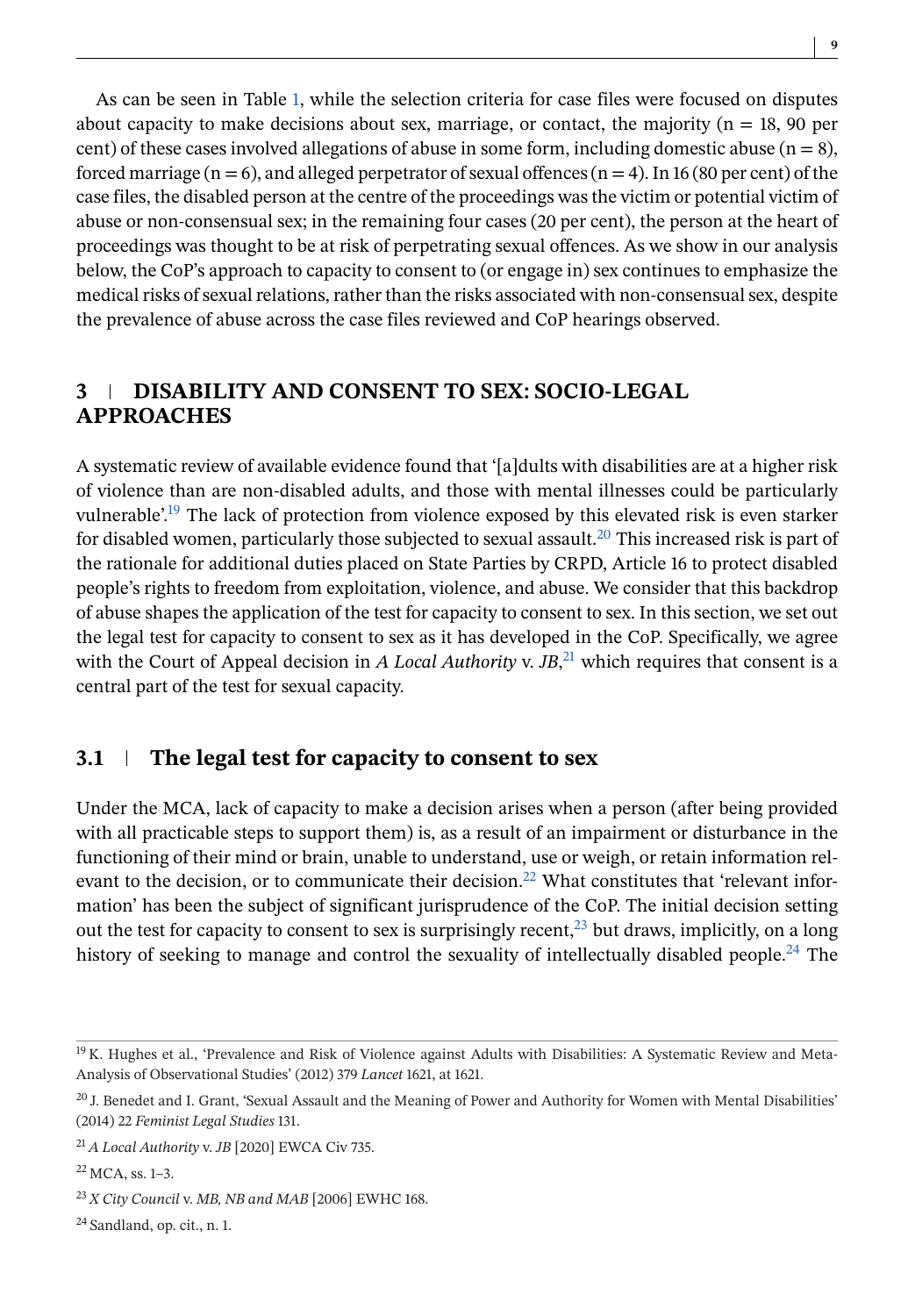current test, developed through a line of cases, $^{25}$  suggests that the information relevant to capacity to consent to sex may include:

- a. the sexual nature and character of the activity (including the mechanics of the sexual act);
- b. that there are health risks involved, particularly the acquisition of sexually transmitted and sexually transmissible infections;
- c. that sex between a man and a woman may result in the woman becoming pregnant;
- d. that sex is a choice and therefore that P can say yes or no to sexual relations;
- e. that the other person must have capacity to engage in sexual relations and must consent.<sup>26</sup>

The first part of the test has focused predominantly on the functional and physical aspects of sex. It is understood to be a very low threshold and is rarely problematic in CoP cases. The second part of the test, understanding health risks, most often requires an understanding that sexual activity can result in STIs. The third aspect requires an understanding of the possibility of pregnancy, though not the more remote consequences of pregnancy, like midwifery care, giving birth, or the possibility of a child being removed.27

Through these first three requirements, the test focuses on a particular type of sexual act: vaginal heterosexual intercourse between fertile males and females. This has led to the test for capacity to consent to sex, for the purposes of the MCA, to be described as 'act-specific' or 'issue-specific' rather than 'person-specific' or 'situation-specific'.28 This is, of course, in contrast to the central importance of consent in criminal proceedings about sexual offences, where Baroness Hale said:

[I]t is difficult to think of an activity which is more person- and situation-specific than sexual relations. One does not consent to sex in general. One consents to this act of sex with this person at this time and in this place. Autonomy entails the freedom and the capacity to make a choice of whether or not to do so.<sup>29</sup>

A more individualized approach, which places act-specific understandings of capacity in a particular situational context, gained further traction in the CoP recently through Hayden J's decision in *The London Borough of Tower Hamlets* v. *NB*. In that case, Hayden J's approach was that the information relevant to the decision should be variable depending on the particular circumstances of the case. He stated 'that there is no need to evaluate an understanding of pregnancy when assessing consent to sexual relations in same-sex relationships or with women who are infertile or post-menopausal strikes me as redundant of any contrary argument.<sup>30</sup>

While a variable test has some intuitive appeal, it sits uneasily with the act-specific approach to capacity to consent to sexual relationships that has developed through previous case law.<sup>31</sup> The

<sup>25</sup> Recent cases include *Re NB* [2019] EWCOP 17; *Re B (Capacity: Social Media: Care and Contact)* [2019] EWCOP 3.

<sup>26</sup> Affirmed in *A Local Authority* v. *JB*, op. cit., n. 21, building on a list of authorities including: *Local Authority X* v. *MM* [2007] EWHC 2003; *D Borough Council* v. *AB* [2011] EWHC 101; *The London Borough of Tower Hamlets* v. *TB and SA*, op. cit., n. 7; *IM* v. *(1) LM (2) AB (3) Liverpool City Council* [2014] EWCA Civ 37.

<sup>27</sup> *In Re A (Capacity: Refusal of Contraception)* [2011] Fam 61; *In Re M (An Adult) (Capacity: Consent to Sexual Relations)* [2015] Fam 61, [2014] EWCA Civ 37.

<sup>28</sup> See Herring and Wall, op. cit., n. 3 for discussion of the reasoning in the Court of Appeal in *In Re M*, id. on this issue.

<sup>29</sup> *R* v. *Cooper* [2009] UK HL 42, at [27].

<sup>30</sup> *The London Borough of Tower Hamlets* v. *NB* [2019] EWCOP 27, at [54].

<sup>31</sup> *In Re M*, op. cit., n. 27 confirmed the act-specific approach.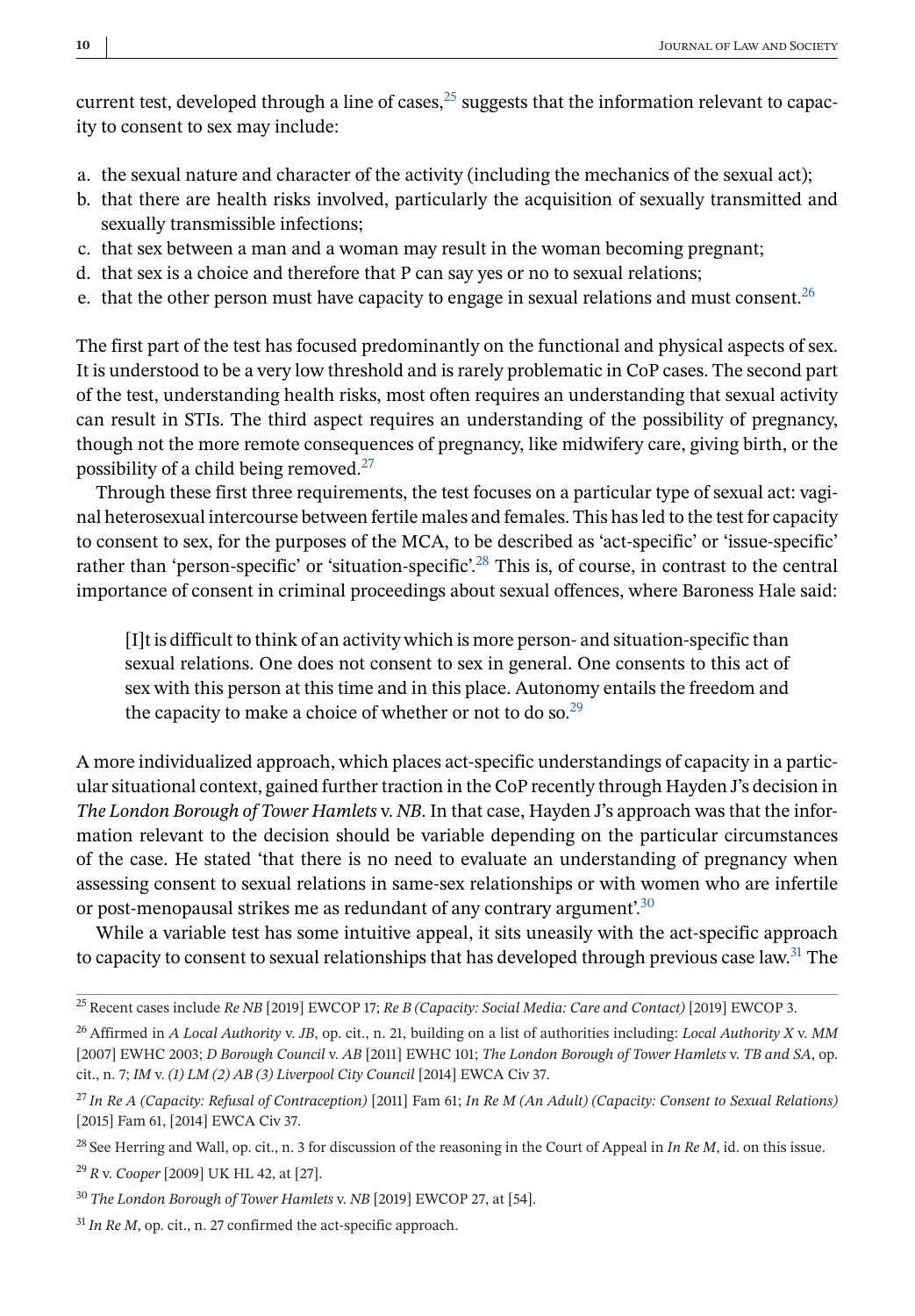act-specific approach requires that a person must understand sex *in general*rather than in relation to a *specific person*. It is therefore difficult to reconcile with a variable test, which inevitably turns, to some degree at least, on the characteristics of the sexual partner (in other words, sex/gender, fertility, and disease status), even where these have an impact on the level or nature of the risk.

The fourth and fifth features of the test are essentially about the importance of consent.<sup>32</sup> Taken together, they require that P understands that sex is a choice to which both parties must consent, and to which either party can say no. This is, in our view, fundamental to sexual capacity even though these consent parts of the legal test have had much less influence in CoP practice,<sup>33</sup> despite consent forming some part of the test for assessing sexual capacity since at least 2012.<sup>34</sup> To some extent, this is because of the developing nature of the legal test in this area, as we outline in the following section, but we also consider the socio-legal question of the failure to focus on consent in the final part of this article.

## **3.2 Towards a consent-focused test for engaging in sex**

The relevance of understanding consent as a part of sexual capacity was recently considered by the Court of Appeal in two cases. First, in brief *obiter* comments in *B* v. *A Local Authority*, <sup>35</sup> the Court of Appeal quoted the earlier decision in *London Borough of Southwark* v. *KA & Ors*to explain that understanding that you can say no to sex is an issue that goes 'to the root of capacity itself' and is 'more than just an item of relevant information'.36 Yet, if understanding that a person can say no to engaging in sexual relations was not part of the relevant information, the legal status of consent in the test for sexual capacity was unclear. This approach was, in our view, rightly rejected in the Court of Appeal decision in *A Local Authority* v. *JB*, where the issue of consent was central. That case concerned a mental capacity declaration sought in relation to a 36-year-old man who was perceived to be a risk to others and had significant limitations placed on his independence 'primarily in order to prevent him from behaving in a sexually inappropriate manner towards women'. $37$  At first instance, Roberts J held that understanding that the other party must consent to sex is not relevant to the legal test for sexual capacity, though it might be relevant to how that capacity is exercised in practice.<sup>38</sup> The Court of Appeal, overturning Roberts J's decision, held that the test was actually whether or not a person had capacity to *engage* in sexual relations. When the test is framed that way,

it becomes clear that the 'information relevant to the decision' inevitably includes the fact that any person with whom P engages in sexual activity must be able to consent to such activity and does in fact consent to it. Sexual relations between human beings are mutually consensual. It is one of the many features that makes us unique. A person

<sup>32</sup> See *A Local Authority* v. *JB*, op. cit., n. 21.

<sup>&</sup>lt;sup>33</sup> Affirmed recently by the Court of Appeal in id.

<sup>34</sup> See *A Local Authority* v. *H*, op. cit, n. 7 and subsequent case law such as *The London Borough of Tower Hamlets* v. *TB and SA*, op. cit., n. 7.

<sup>35</sup> *B* v. *A Local Authority* [2019] EWCA Civ 913.

<sup>36</sup> Id., para. 51, quoting from the judgment in *London Borough of Southwark* v. *KA & Ors* [2016] EWCOP 20.

<sup>37</sup> *A Local Authority* v. *JB* [2019] EWCOP 39, para. 3.

<sup>38</sup> Id., para. 80.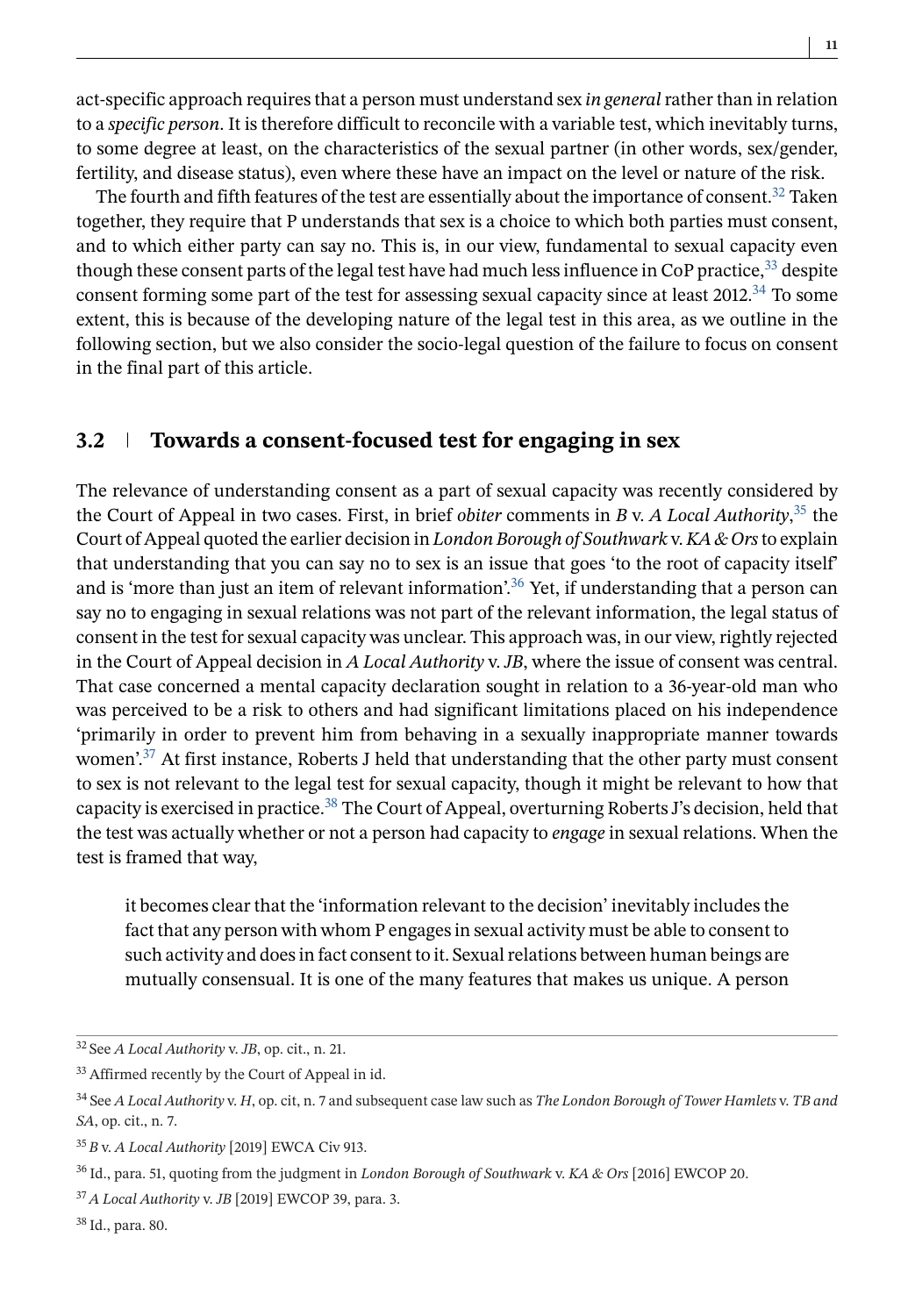who does not understand that sexual relations must only take place when, and only for as long as, the other person is consenting is unable to understand a fundamental part of the information relevant to the decision whether or not to engage in such relations<sup>39</sup>

This Court of Appeal decision makes clear that consent (both in respect of giving and receiving consent) forms part of the legal test for capacity to engage in sexual relations. Incorporating consent in this way does not require that the individual understands all of the possible criminal implications of sexual contact. Rather, it protects the individual from the serious consequences that follow from criminal prosecution for sexual assault, rape, or other offences under the Sexual Offences Act 2003. As Baker LJ perceptively stated:

[a]s illustrated by the background history to this application, which includes an incident of alleged sexual abuse in respect of which the police decided to take no action, the criminal justice system does not necessarily deal with such cases ... [T]o leave such matters to the criminal justice system would be an abdication of the fundamental responsibilities of the Court of Protection.<sup>40</sup>

The *JB* decision aligns with our argument in this article because it reflects the fact that many cases on sexual capacity that reach the CoP are fundamentally about allegations of abuse. Of the 20 CoP case files analysed, 18 involved allegations of abuse, even though the criteria for inclusion in the sample was sex, marriage, and contact cases, not specifically cases of abuse.<sup>41</sup> Of the ten case files reviewed where capacity to consent to sex was investigated, five expressly used a threestage test for capacity covering only the first three elements.<sup>42</sup> Of the remaining five cases, only one (*Y County Council* v. *LC*) expressly used the four-stage test incorporating the ability to say no. Further, almost all reported capacity to consent to sex cases from the CoP or Court of Appeal in recent years have included some allegations of exploitation or abuse.<sup>43</sup> This suggests that the primary concerns in sexual capacity cases have never been about the risks of pregnancy or STIs, but about the abuse of vulnerable adults who are at risk of non-consensual sex.44 While *JB may* change this position in respect of Ps who are unable to understand that *the other party* needs to consent, we think that it is less likely to change the interpretation in cases where P herself is the person at risk. This socio-legal question of *why* consent has not been considered more centrally

<sup>39</sup> *A Local Authority* v. *JB*, op. cit., n. 21, para. 94.

<sup>40</sup> Id., para. 97.

<sup>&</sup>lt;sup>41</sup> Cases that included capacity to make decisions about contact were also included within the sample, as it became clear that many cases where there were concerns around sexual relationships were dealt with using alternative means of intervention.

<sup>42</sup> *K County Council* v. *MW*; *W County Council* v. *ZR*; *K County Council* v. *SL*; *H County Council* v. *XC*; *A County Council* v. *MT*.

<sup>43</sup> *A Local Authority* v. *H*, op. cit., n. 7; *A Local Authority* v. *TZ* [2013] EWCOP 2322; *PC* v. *York City Council* [2013] EWCA Civ 478; *Derbyshire County Council* v. *AC* [2014] EWCOP 38; *The London Borough of Tower Hamlets* v. *TB and SA*, op. cit., n. 7; *IM* v. *(1) LM (2) AB (3) Liverpool City Council*, op. cit., n. 26; *Re P* [2018] EWCOP 10; *Manchester City Council* v. *LC* [2018] EWCOP 30; *Re NB*, op. cit., n. 25; *A Local Authority v. JB*, op. cit., n. 21.

<sup>44</sup> For further discussion of this point, see J. Lindsey, 'Protecting Vulnerable Adults from Abuse: Under-Protection and Over-Protection in Adult Safeguarding and Mental Capacity Law' (2020) 32 *Child and Family Law Q*. 2.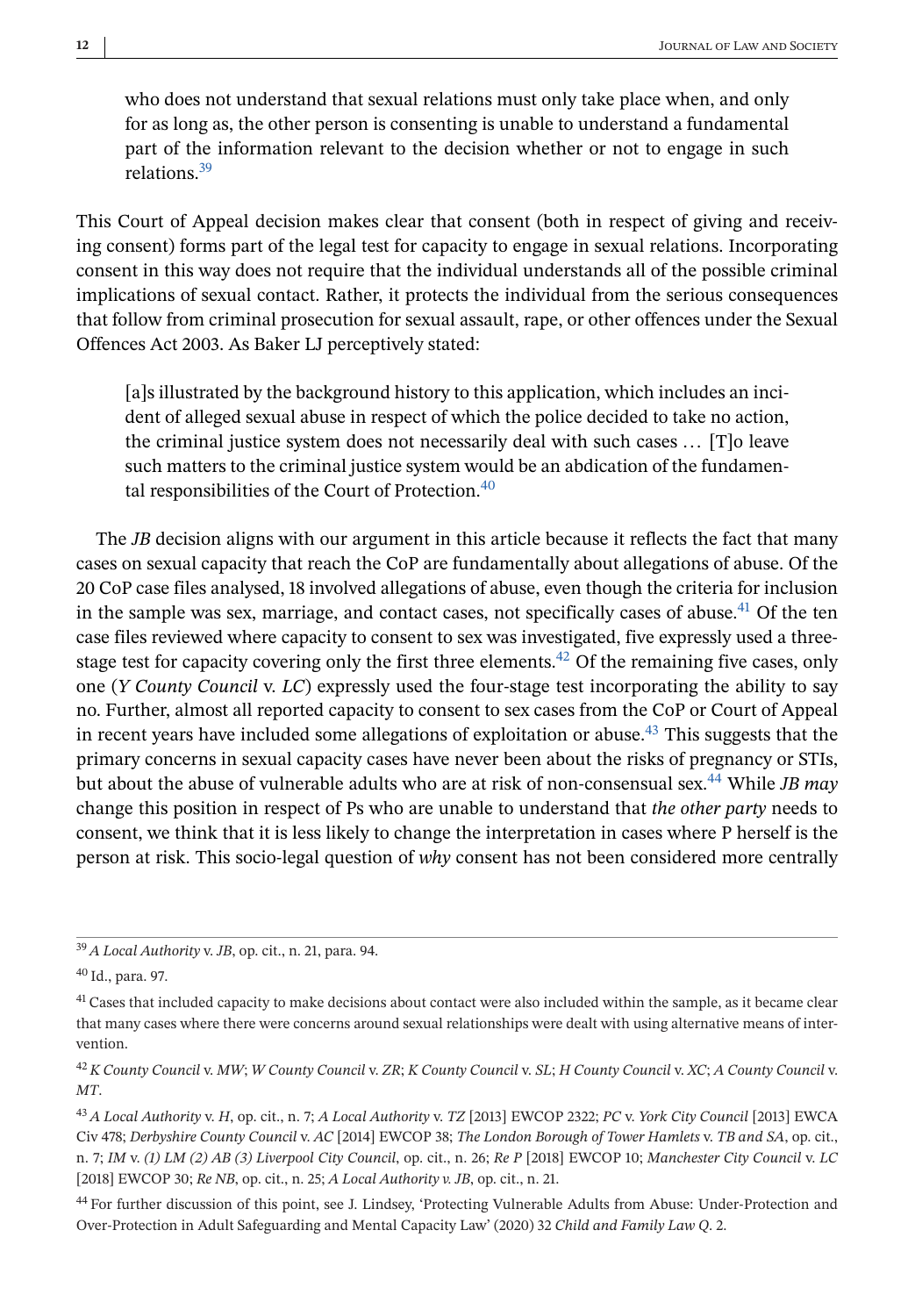in the cases that reach the CoP, even when the legal position was that consent goes to the root of capacity, is an important one to which we return in the second half of this article.

There have been concerns expressed that a consent-focused test for capacity would raise the threshold of who is able to engage in intimacy in practice. We disagree that this would necessarily follow. First, it would require asking whether a person understands consent. This includes understanding that they can communicate yes or no and can make their own choice about whether and what sexual practices they, and the other person, engage in. This would involve being able to describe, in simple terms, what consent is and give examples of how a person may give or withhold consent in practice. This is not necessarily a higher threshold that expects them to understand the criminal law, but it is a test that gets closer to the heart of the issue. Furthermore, decisions about contact, care, and residence are regularly used as mechanisms for controlling the sexual lives of disabled people who are found to have capacity to consent to sex under the original three-part test. For example, in a number of reported cases, the courts have reached a different conclusion in regard to a person's capacity to consent to contact compared to their capacity to consent to sexual activity.45

In the literature, this has been framed as a conflict between act-specific and person-specific approaches to sexual consent.<sup>46</sup> That is, the courts have found that under the act-specific approach P has capacity to consent to sex but under the person-specific approach P has been found to lack capacity to decide with whom she should have (sexual) contact. Unlike sex and marriage, capacity to make decisions about contact can be person-specific.<sup>47</sup> Clough has argued that having an act-specific approach to sex and marriage, but a person-specific approach to contact, promotes liberty by maximizing the number of people who are able to enjoy intimate relationships without interference.48 This approach means that individuals are able to have intimate relationships but it provides the state with some ability to supervise their contact with abusive others. However, this distinction has been criticized by others who see it as unprincipled and illogical.<sup>49</sup>

Our argument is rather different. We consider that approaching capacity to consent to sex as a low threshold that can be undermined by setting a higher threshold for making decisions about contact creates a mere illusion of respect for the sexual and autonomy rights of intellectually disabled people. Through this approach, those individuals found to have capacity to consent to sex are subjected to intrusive monitoring and filtering of their contact with others, not only prospective sexual partners. This then seeks to move sexual consent, which is rightly excluded from the third-party decision-making framework of the MCA, back into the best interests framework of the Act. As a consequence, disabled people's sexual lives are subjected to supervision, interference, and vetting by professionals, potentially leading to breaches of their rights to privacy and family life.

Instead, the legal test for capacity to consent to sex must (and to some extent now does) focus explicitly on consent (of all parties), both in respect of giving consent and withholding it. This would better deal with the issues before the court in sexual capacity cases and more accurately

<sup>45</sup> *Local Authority X* v. *MM*, op. cit., n. 26; *Derbyshire County Council* v. *AC*, op. cit., n. 43; *A Local Authority* v. *TZ (No. 2)* [2014] EWHC 973.

<sup>46</sup> See Herring, op. cit., n. 3; Series, op. cit., n. 3.

<sup>47</sup> *York City Council* v. *C and another* [2013] EWCA Civ 478 para. 35.

 $48$  Clough, op. cit., n. 3.

<sup>49</sup> A. Ruck Keene et al., 'Carrying Out and Recording Capacity Assessments' (2020) at <[https://www.39essex.com/mental](https://www.39essex.com/mental-capacity-guidance-note-brief-guide-carrying-capacity-assessments)[capacity-guidance-note-brief-guide-carrying-capacity-assessments/](https://www.39essex.com/mental-capacity-guidance-note-brief-guide-carrying-capacity-assessments)>.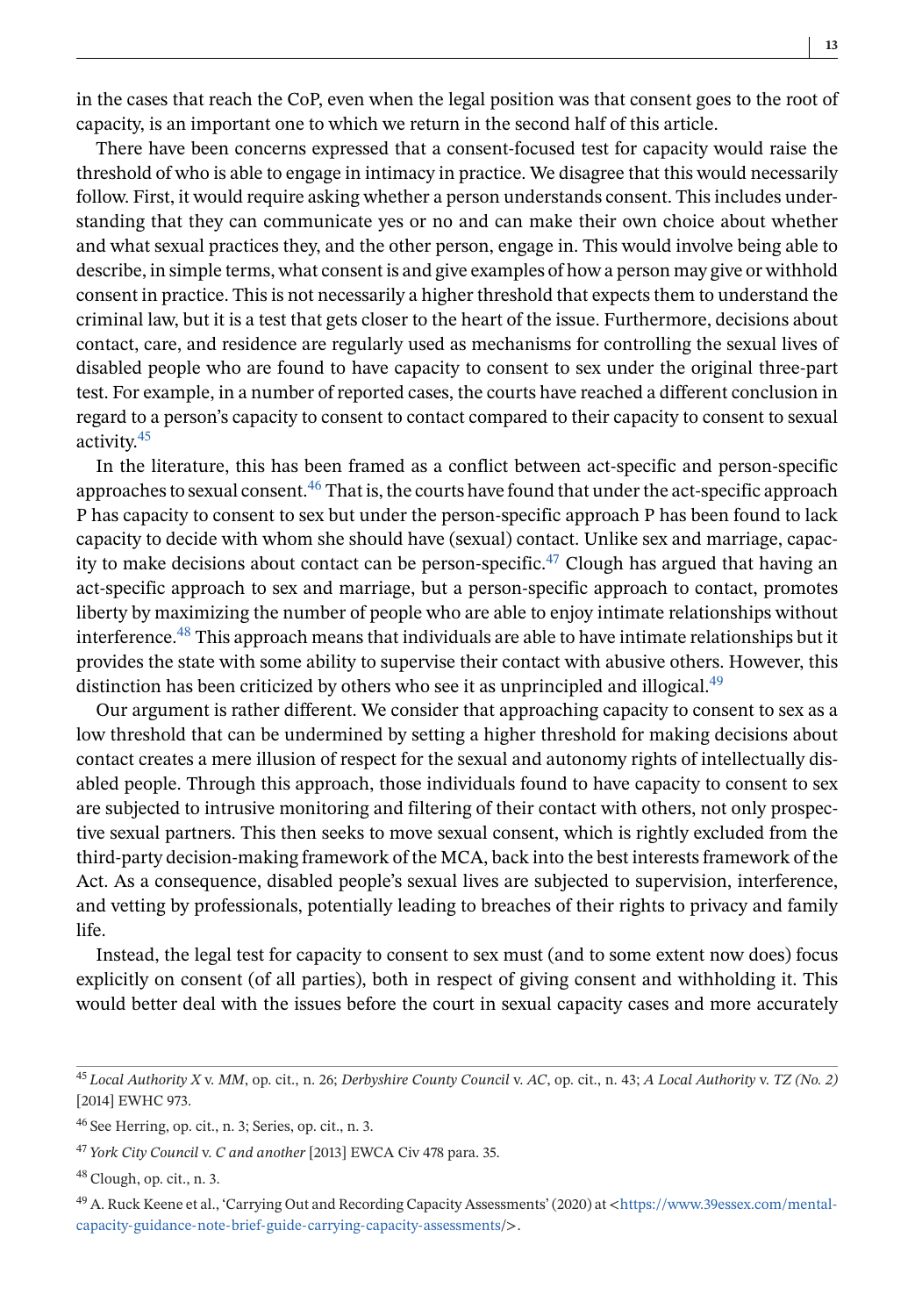capture why there is a need for a capacity test in relation to sex at all: to provide protection for disabled adults who may be sexually assaulted or abused, or be perpetrators of sexual offences. In the remainder of this article, we seek to demonstrate, using our empirical data and informed by the capabilities approach to justice, how an approach to capacity to consent to sexual relations that focuses on consent would better respond to the problems identified above and reflect a more honest approach to these issues.

## **4 CAPABILITIES AND CAPACITY**

In this section, we respond to the challenges identified above through the lens of the capabilities approach to justice. We argue that the capabilities approach provides a different way of viewing sexual intimacy, which can help to justify a more explicit focus on the social risks of intimate relationships in CoP cases, such as non-consensual sex, while balancing against inappropriate paternalism through setting too high a threshold for capacity. We argue that there is a need to provide contextual support to improve understanding before decisions about capacity are made. As Clough explains, 'promoting autonomy and resilience through responsive and appropriate support can be contrasted from an approach which sees non-interference as preferable.<sup>50</sup> Legally, this is already provided for by the principles within the MCA, which include a requirement that 'all practicable steps' be taken to help a person to make their own decision before a finding of incapacity is made and that the least restrictive option must be taken.<sup>51</sup> Yet research on the implementation of the MCA has consistently found that this entitlement to support has not been realized in practice.<sup>52</sup> Here, we argue that the capabilities approach provides a convincing social justice argument to underpin the claim for the resources necessary to help a person to achieve capacity, something that has not been achieved through the MCA alone, notwithstanding that there is a right to support embedded in the foundational legal principles of the Act.

The capabilities approach does not map directly onto a capacity analysis and we are not seeking to suggest that it can change mental capacity law. However, capacity is likely to be facilitated through professionals and practitioners taking a capabilities approach to these issues. This is because the capabilities approach encourages those working with disabled people to view the issue of sexual intimacy from a different perspective: one that promotes the development of the capability to protect bodily health and integrity, develop emotional affiliations, develop an understanding and practice of intimacy, and be supported to achieve all of these in context. While it may not ultimately lead to a different outcome in all CoP cases (because capacity is still the legal requirement), the capabilities approach might help to shift the focus away from impairments and towards the need to provide support and the opportunity to develop the necessary capabilities to lead a fulfilled intimate life.

<sup>50</sup> Clough, op. cit., n. 3, p. 13.

 $51$  MCA, s. 1(2)–(6).

<sup>52</sup> House of Lords, *Mental Capacity Act 2005: Post-Legislative Scrutiny* (2014); R. Harding and E. Taşcıoğlu, *Everyday Decisions Project Report: Supporting Legal Capacity through Care, Support and Empowerment* (2017); R. Harding and E. Taşcıoğlu, 'Supported Decision-Making from Theory to Practice: Implementing the Right to Enjoy Legal Capacity' (2018) 8 *Societies* 25.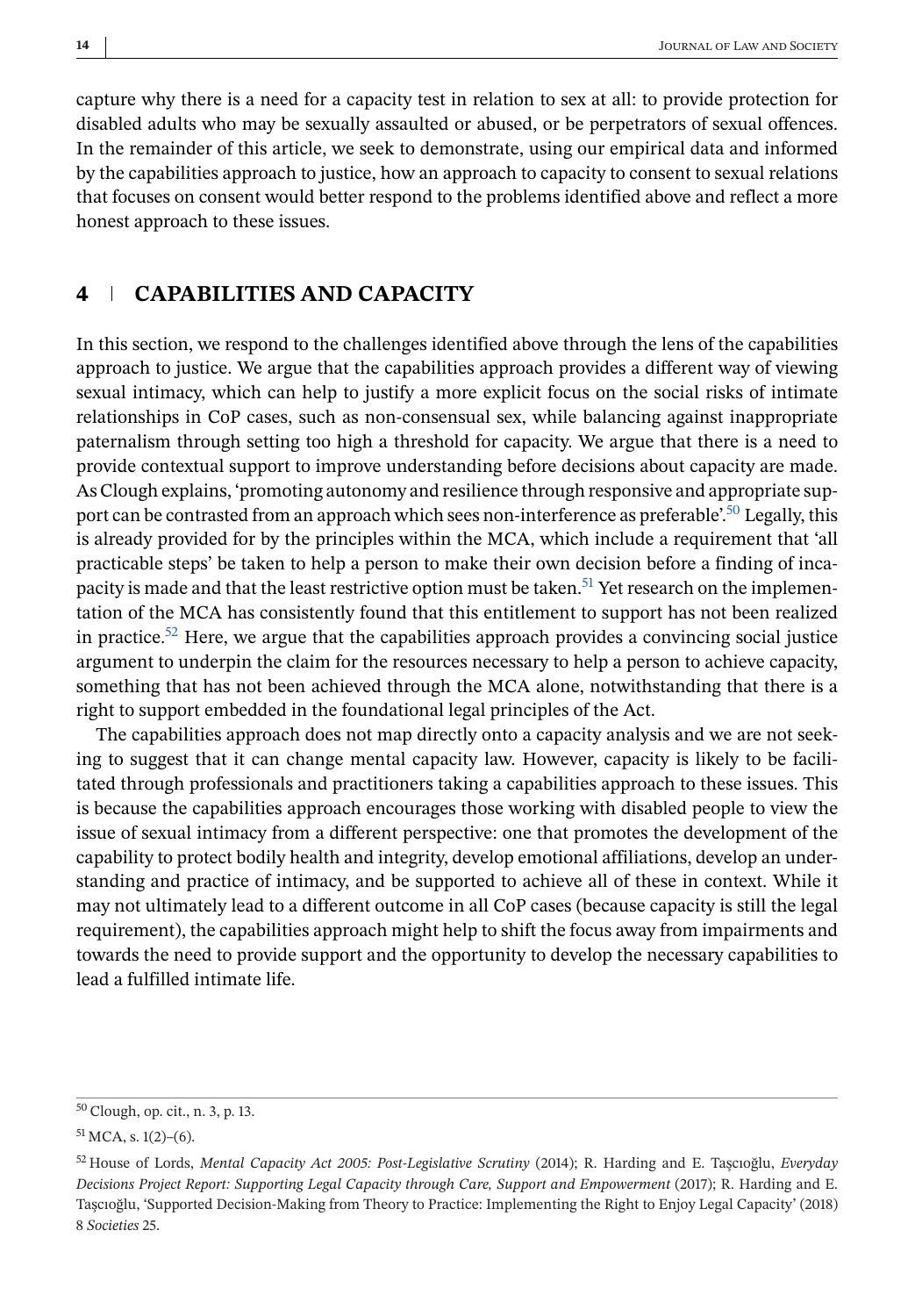# **4.1 The capabilities approach**

In common with a rising number of disability scholars, we argue that the capabilities approach has much to offer in advancing understandings of intellectually disabled people's rights to form rewarding, consensual, intimate relationships.<sup>53</sup> The capabilities approach, particularly in the form espoused by Amartya Sen,  $54$  has been influential in international human rights contexts. As Mitra has stated, '[i]n Sen's approach, *capability* means "practical opportunity"<sup>55</sup> By focusing on the opportunities, and freedom, that individuals have to *do* and *be* what they choose, capabilities require a more substantive approach to equality and justice than other forms of protecting individuals from discrimination and oppression.

At its core, the capabilities approach is a theory of justice that provides a framework for identifying how resources should be fairly distributed. It provides a political justification as to why and how resources should be used in particular ways. The approach is based on respect for dignity and ensuring that humans can achieve certain core capabilities. Nussbaum's approach to capabilities theory draws on the Rawlsian conception of justice, $56$  but does so in a way that she says gives 'shape and content to the abstract idea of dignity'.<sup>57</sup> In advancing this approach, Nussbaum argues that it is possible to set out a list of capabilities that form 'minimum core social entitlements' that are 'compatible with different views about how to handle issues of justice and distribution  $\ldots$  above the threshold level'.<sup>58</sup> Nussbaum's central capabilities list covers: life; bodily health; bodily integrity; senses, imagination, and thought; emotions; practical reason; affiliation; other species; play; and control over one's political and material environment.<sup>59</sup> Sexuality, intimacy, and relationships engage many of these central capabilities. Emotions, for example, includes support for the development of positive emotional attachments to others. Affiliation includes important dimensions of living in social relationships and engaging in social interaction. Bodily health includes reproductive health. $60$  The capability for bodily integrity includes 'being able to move freely from place to place; to be secure against violent assault, including sexual assault and domestic violence; having opportunities for sexual satisfaction and for choice in matters of reproduction'.<sup>61</sup> Importantly, Nussbaum argues that these capabilities are *all* required. Through the lens of the capabilities approach, it would not be sufficient to protect bodily health and bodily integrity by preventing disabled people from forming emotional attachments, intimate relationships, or affiliations.

In using the capabilities approach, we are attentive to its limitations and critiques, particularly in the ways in which some capabilities scholars have engaged with the challenges posed by

<sup>58</sup> Id.

 $61$  Id.

<sup>53</sup> A. Dhanda, 'Legal Capacity in the Disability Rights Convention: Stranglehold of the Past or Lodestar for the Future?' (2006) 34 *Syracuse J. of International Law and Commerce* 429; Clough, op. cit., n. 3; B. Clough, '"People Like That": Realising the Social Model in Mental Capacity Jurisprudence' (2015) 23 *Medical Law Rev*. 53; A. Arstein-Kerslake, *Restoring Voice to People with Cognitive Disabilities: Realizing the Right to Equal Recognition before the Law* (2017).

<sup>54</sup> Sen, op. cit., n. 9.

<sup>55</sup> S. Mitra, 'The Capability Approach and Disability' (2006) 16 *J. of Disability Policy Studies* 236, at 238.

<sup>56</sup> J. Rawls, *A Theory of Justice* (2005).

<sup>57</sup> Nussbaum, op. cit. (2007), n. 9, p. 75.

<sup>59</sup> Nussbaum, op. cit. (2013), n. 9.

<sup>60</sup> Nussbaum, op. cit. (2007), n. 9, p. 76.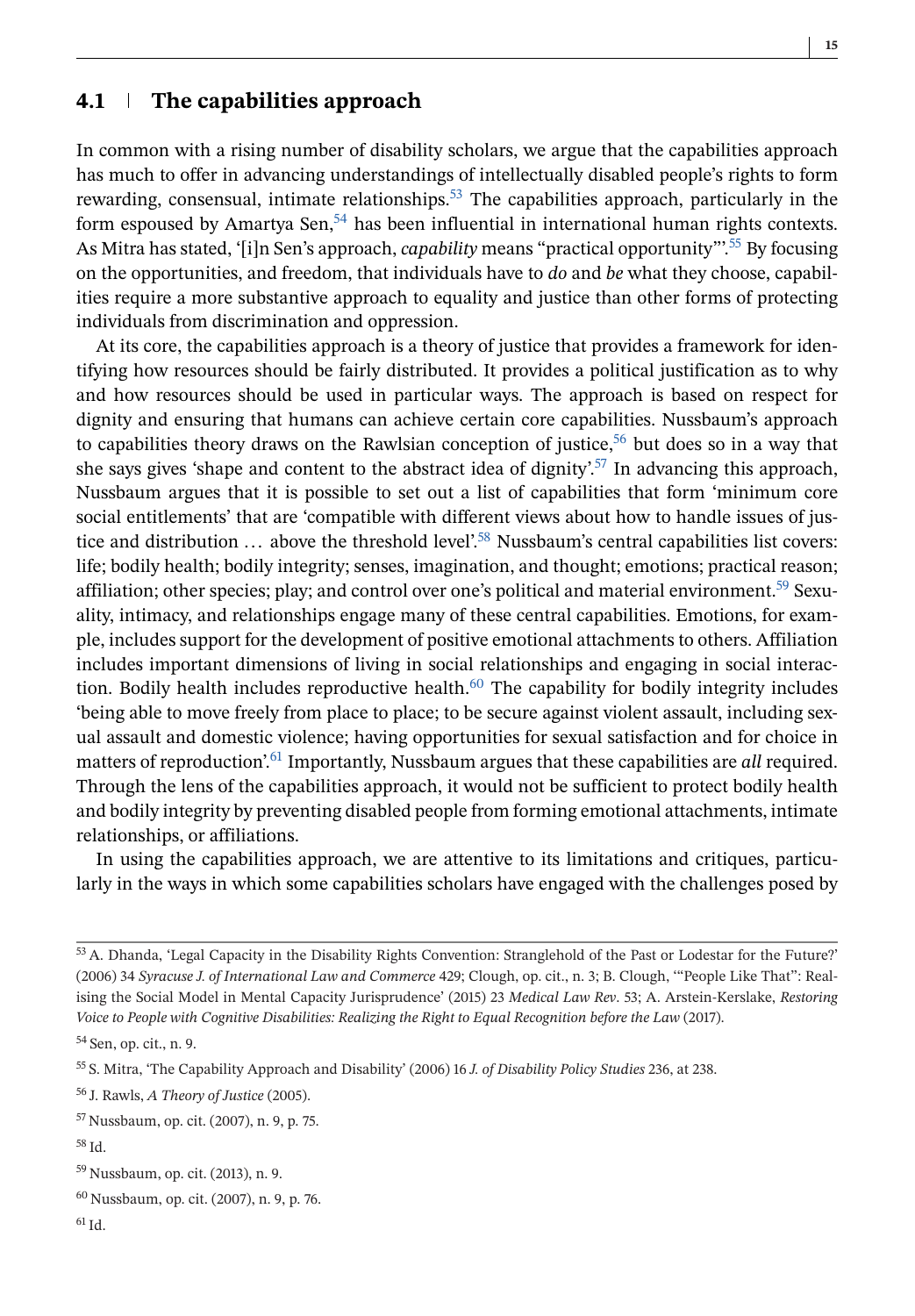cognitive disability. For example, many scholars active in disability studies or who agree with the recommendations of the Committee on the Rights of Persons with Disabilities about Article  $12^{62}$  would seriously object to the threefold classification of cognitively disabled people proposed by Nussbaum,  $63$  which suggests that guardianship and substituted decision making is the appropriate response for anyone who requires decision-making support. Harnacke, for example, argues that while the capabilities approach holds potential for helping to realize the rights in the CRPD, it fails because it does not prioritize or differentiate between the capabilities in a way that would guide procedural implementation of those rights.<sup>64</sup> Others have used the capabilities approach effectively in the disability context. For example, Mitra has used it to show how disability can develop from personal characteristics of the individual, resources, and environmental factors rather than being viewed as an inherent characteristic.<sup>65</sup> By this, she means that what is required to achieve a particular capability depends on the range of factors, and how they interact, in an individual context. Similarly, as Clough explains, the focus of the capabilities approach is

on the way in which the environmental, cultural, political, and economic context can hinder or facilitate an individual's enjoyment of certain capabilities. Without paying attention to these factors, claims about particular individuals' enjoyment of certain rights and freedoms are incomplete.<sup>66</sup>

Building on capabilities theory, we consider that an individual is generally entitled, as a matter of justice, to be supported to develop internal capabilities *and* be given opportunities and experiences to exercise them (which Nussbaum calls combined capabilities), which are sensitive to their own needs, differences, characteristics, and circumstances.<sup>67</sup> This means responding to the different needs of individuals differently to ensure that they are able to develop their capabilities to health, bodily integrity, and intimacy in ways that suit the pursuit of their own life goals.<sup>68</sup> Strong realization of the capabilities approach in this context would require that individuals are provided with the opportunity to develop an understanding of models of intimacy that are *relevant for them*, rather than being subject to declarations of incapacity from the CoP to justify restrictive care plans. In the area of intimacy, this would mean being supported to develop the internal capacity to understand sexual activity and being situated within external conditions that provide the opportunity to develop capacity for sexual intimacy relevant to that individual's own intimate

 $62$  See, for example, A. Arstein-Kerslake and E. Flynn, 'The General Comment on Article 12 of the Convention on the Rights of Persons with Disabilities: A Roadmap for Equality before the Law' (2016) 20 *The International J. of Human Rights* 471; R. Harding, 'The Rise of Statutory Wills and the Limits of Best Interests Decision-Making in Inheritance' (2015) 78 *Modern Law Rev*. 945.

<sup>63</sup> M. C. Nussbaum, 'The Capabilities of People with Cognitive Disabilities' in *Cognitive Disability and Its Challenge to Moral Philosophy*, eds E. F. Kittay and L. Carlson (2010) 75.

<sup>64</sup> C. Harnacke, 'Disability and Capability: Exploring the Usefulness of Martha Nussbaum's Capabilities Approach for the UN Disability Rights Convention' (2013) 41 *J. of Law Medicine & Ethics* 768.

<sup>65</sup> Mitra, op. cit., n. 55.

<sup>66</sup> Clough, op. cit., n. 53, p. 68.

 $67$  Nussbaum, op. cit. (2001), n. 9, pp. 84–85; L. Terzi, 'Beyond the Dilemma of Difference: The Capability Approach to Disability and Special Educational Needs' (2005) 39 *J. of Philosophy of Education* 44.

<sup>68</sup> V. A. Entwistle and I. S. Watt, 'Treating Patients as Persons: A Capabilities Approach to Support Delivery of Person-Centered Care' (2013) 13 *Am. J. of Bioethics* 29.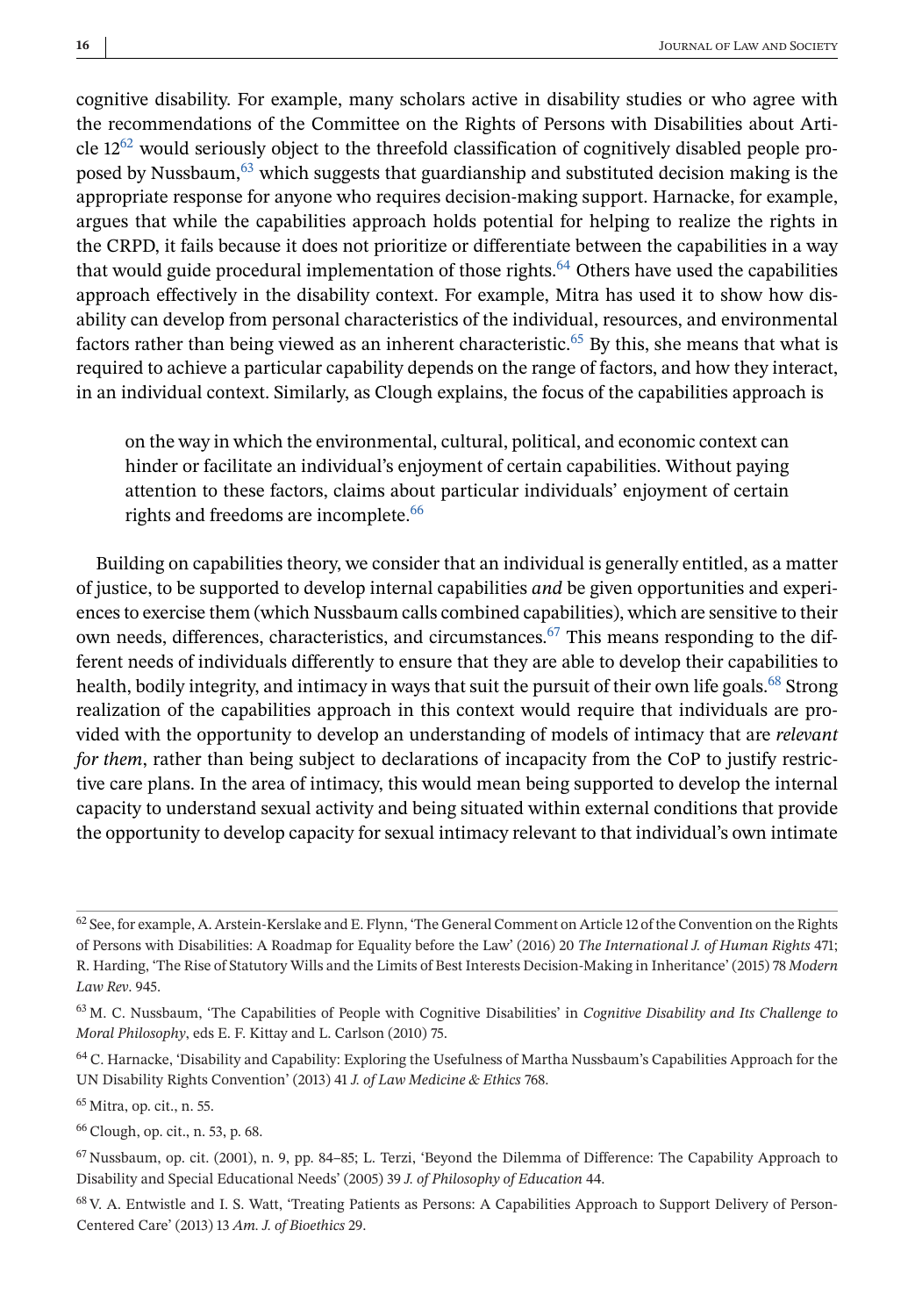desires in practice. It also requires that the practice of *consensual* sexual intimacy happens in an environment that supports bodily integrity and ensures that the person is free from sexual abuse.

#### **4.2 Capabilities, sexuality, and intimacy**

Focusing on the internal ability to understand and communicate an understanding of the health risks of sex does not, in our view, properly capture the essence of the potential harms of sexual relationships. If the individual does not understand sexual activity as a mutual practice, then they are at risk of being either a victim or perpetrator of sexual assault when putting their desires for sexual intimacy into practice. Until recently, the approach to sexuality in the MCA appeared to require the possession of internal capabilities, with little regard to the external conditions (and support for those conditions) within which sexual expression develops. Yet in light of the CRPD and a greater attentiveness to the importance of targeted support, $69$  there has been some movement towards combined capabilities in mental capacity law and practice.

The requirement to understand the risks of pregnancy and STIs does provide some protection for the central combined capability of bodily health. Yet if a person is unable to describe the health risks associated with sexual relations, then they may be denied the opportunity to engage in intimacy unless or until they develop the required understanding. The result of doing so could then be restrictive of other capabilities, like emotion or affiliation. Consequentially, a lack in one capability is used as a justification for restricting access to other central capabilities, instead of facilitating the development of better understanding of the health risks of sexual intimacy so that the person can achieve the necessary understanding. The capabilities approach, therefore, offers a set of persuasive social justice arguments to establish a moral duty on the state to provide the resources necessary to enable this support to be realized in practice.

An example of this can be seen in the reported case of *Re CH*. <sup>70</sup> In that case, a 38-year-old man with Down's syndrome was awarded damages for the breach of his Article 8 rights under the European Convention on Human Rights (ECHR) as protected by section 6(1) of the Human Rights Act 1998. Damages were awarded for the delay of more than 12 months in the provision of a sexual education programme, during which time CH was prevented from having sexual relations with his wife, who also withdrew 'to another bedroom and withheld much physical affection', so as 'not to lead him on' – actions that were described as having a 'profound' impact on  $CH<sup>71</sup>$  The award of damages in this case serves as a useful reminder to local authorities that they must meet their obligations to support and facilitate capacity (and capabilities) as required by the CRPD.

Capabilities theory requires that opportunities are not *denied* on the basis of a lack of the necessary internal (or combined) capabilities – in fact, quite the opposite; a person should be *given* the opportunity to develop such capabilities on the basis of a human entitlement to having that capability. Lacking the capability to understand or maintain one's own reproductive health or bodily integrity does not provide a justification for preventing a person from engaging in activities that might put those things at risk. Rather, the capabilities approach provides a justification for an *entitlement to develop* the necessary capabilities and a related moral obligation on the state to provide her with the support that she requires to do so. The capabilities approach therefore provides

 $69$  The need for person-centred support and/or care is a central part of the capabilities approach to these issues; see id.

<sup>70</sup> *Re CH (by his Litigation Friend, the Official Solicitor)* v. *A Metropolitan Council* [2017] EWCOP 12.

 $71$  Id., 19.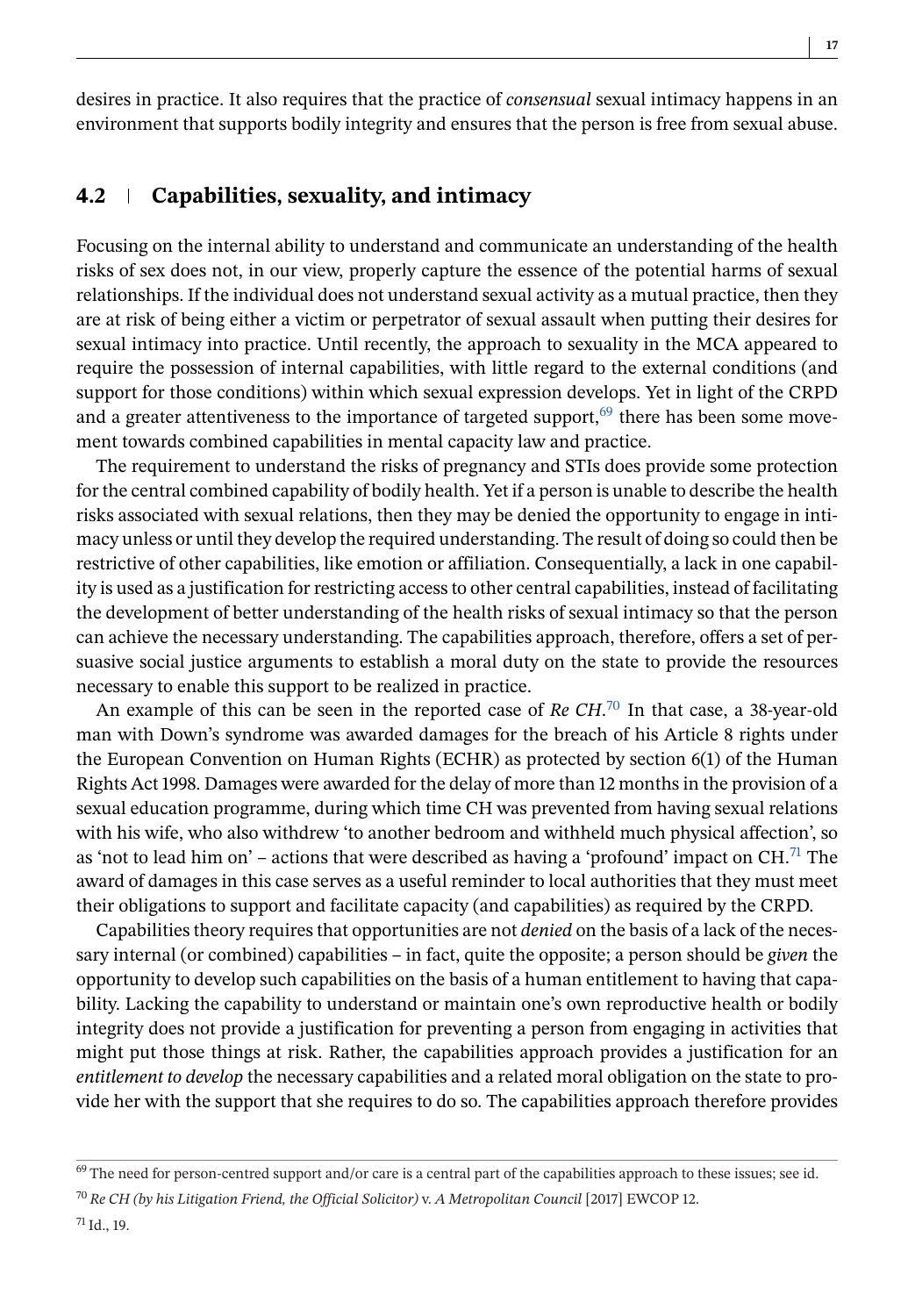a way of refocusing the legal issue of capacity to consent to sex on the ways in which a person can be supported to reach certain *minimum* capabilities before they are denied the chance to pursue intimate relationships.

Our approach, which grounds sexuality in consensual, mutual, and positive relationships that engage multiple capabilities, would additionally focus the minds of professionals working with disabled adults to encourage, educate, and support them in making informed decisions about intimacy. Our aim is not to leave disabled adults unprotected. Rather, reframing the capacity threshold in the way in which we suggest would remind those working with disabled adults that developing the capability (and capacity) for sexual intimacy goes beyond universal understanding of the health risks such as STIs or pregnancy to include understanding the consensual nature of such relationships.

## **5 CAPABILITIES IN PRACTICE: FROM MEDICALIZATION AND CONTROL TO CONSENT AND SUPPORT**

Our observation and analysis of CoP cases show that, in practice, the test for capacity to consent to sex has focused on P's understanding of pregnancy and STIs, rather than on consent. This represents a medicalized approach to the risks of sexual relations, perhaps influenced by the weight placed on medical evidence in CoP proceedings.<sup>72</sup> Medicalization is not always problematic as it can lead to the development of new technologies and treatments to alleviate disease and suffering. Similarly, it can help to minimize the disappointments of 'natural' inequalities, such as through the provision of assisted reproductive technologies to the infertile.<sup>73</sup> Yet the normalization of medicalization can also create gaps in our understanding of practices that do not primarily require a medical response. Considering which practices and events are medicalized, and in what ways, can help to highlight the gaps in our understanding when we do resort to medicalization. In sexual relations, the potential for an STI or pregnancy to result means that the practice of sexual relations is medicalized.<sup>74</sup> In other words, intimacy is seen as requiring a medical intervention such as contraception. While this is not necessarily a problem as many people would benefit from learning about contraception, the resort to medicalization simultaneously disregards other risks of sexual relations, such as non-consensual sex. The risks of sex that relate to the capability for bodily integrity, such as sexual assault, are sidelined by the medicalized, act-specific approach to sexual relations.<sup>75</sup> We are not suggesting that understanding the bodily health risks of sex is not important; rather, we argue that there has been a failure to focus on equally important issues of consent in these cases because the CoP takes a medicalized approach to capacity.

<sup>72</sup> P. Case, 'Dangerous Liaisons? Psychiatry and Law in the Court of Protection: Expert Discourses of "Insight" (and "Compliance")' (2016) 24 *Medical Law Rev*. 360; J. Lindsey, 'Competing Professional Knowledge Claims about Mental Capacity in the Court of Protection' (2020) 28 *Medical Law Rev. 1*.

<sup>73</sup> A. V. Bell, 'The Margins of Medicalization: Diversity and Context through the Case of Infertility' (2016) 156 *Social Science & Medicine* 39.

 $74$  See, for example, Bell's discussion of the medicalization of reproduction: id.

 $<sup>75</sup>$  For example, there are a number of reported cases where there were allegations of sexual violence that were not pursued:</sup> see *Derbyshire County Council* v. *AC*, op. cit., n. 43; *The London Borough of Tower Hamlets* v. *TB and SA*, op. cit., n. 7; *Birmingham City Council* v. *Riaz and others* [2014] EWHC 4247.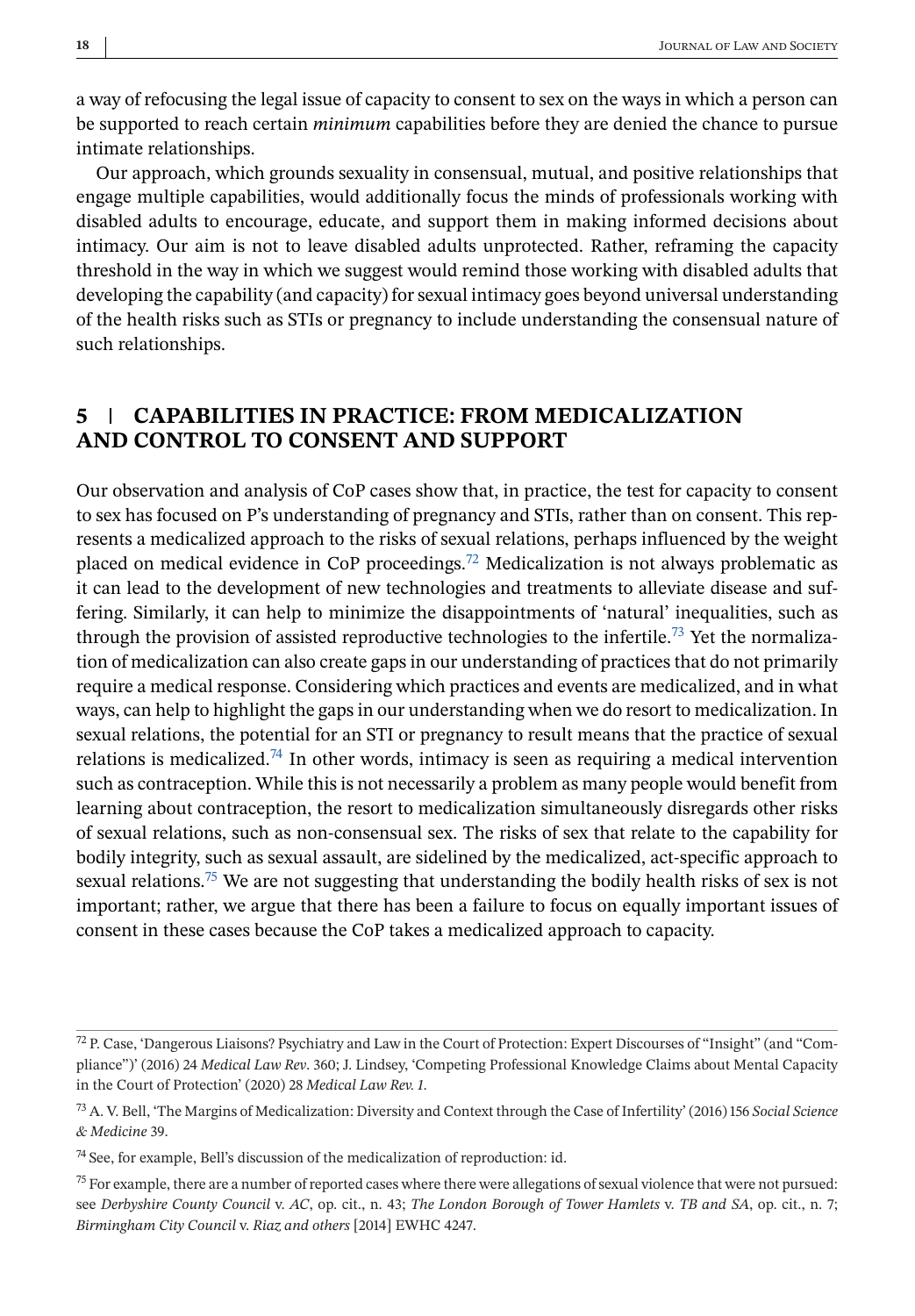Expert witnesses in the CoP commonly use medicalized approaches to assess capacity.<sup>76</sup> This is arguably because capacity is often considered to be a clinical question, which can be assessed through cognitive tests or other quasi-objective measurements used by psychiatrists to aid diagnosis.<sup>77</sup> The emphasis on the medical (or health) risks of sexual relations is perhaps unsurprising given the weight attached to medical expertise in the CoP, something clear from this empirical research that has been published elsewhere.<sup>78</sup> The medicalization of capacity was also readily apparent from the CoP case files reviewed. For example, in *K County Council* v. *SL*, notes from the case file suggested that SL's understanding of infection was central to the issue of capacity. The expert stated that he thought SL lacked capacity to consent to sex but said:

I would have to revise this opinion if a person [probably a woman speaking to her alone] was able to get her to describe the sexual act in simple terms and of the risks of infection. I do not think this is likely but am less certain in this case than I am in most cases.

In this case, following educative work, the expert changed his opinion, finding that SL had capacity to consent to sex, and proceedings were withdrawn. While this focus on support and education is to be commended, the primary focus on disease and mechanics remained, and was reinforced in another case, *K County Council* v. *MW*, where the expert clinical psychologist explained her approach to assessing MW's sexual capacity using a training pack from the British Institute of Learning Disability.

Here, the expert concluded that MW had capacity to consent to sexual relations, noting:

MW demonstrated understanding of the male and female body parts and of sexual behaviour (with the exception of anal sex, which she showed recognition for when told). She also demonstrated an understanding of the mechanics of the act and that a consequence of sex was 'disease ... get sick afterwards', and that condoms could prevent this. She also knew that condoms could be used to prevent pregnancy. She lacked awareness of alternative forms of contraception.

The consequences of sex are very narrowly defined here and have, like many other areas of CoP practice, become medicalized. This is despite the fact that most sexual intimacy results in neither pregnancy nor infection and research evidence demonstrates that low awareness of the medical risks of sex is not limited to disabled people. For example, evidence from Public Health England shows that in 2015 there were approximately 435,000 diagnoses of STIs in England and cases most commonly related to young heterosexuals under the age of 25 years and men who have sex with men.<sup>79</sup> Evidence from research with young people suggests that many 'felt that that they ought to

<sup>&</sup>lt;sup>76</sup> See the guidance produced by the British Medical Association and Law Society and by the British Psychological Society: A. Ruck Keene (ed.) *Assessment of Mental Capacity: A Practical Guide for Doctors and Lawyers* (2015); C. Herbert et al., *Capacity to Consent to Sexual Relations* (2019) at<[https://www.bps.org.uk/sites/www.bps.org.uk/files/Policy/Policy%20-](https://www.bps.org.uk/sites/www.bps.org.uk/files/Policy/Policy%20-%20Files/Capacity%20to%20consent%20to%20sexual%20relations.pdf) [%20Files/Capacity%20to%20consent%20to%20sexual%20relations.pdf](https://www.bps.org.uk/sites/www.bps.org.uk/files/Policy/Policy%20-%20Files/Capacity%20to%20consent%20to%20sexual%20relations.pdf)>.

<sup>77</sup> See further Lindsey, op. cit., n. 72.

<sup>78</sup> Id. See also Case, op. cit., n. 72.

<sup>79</sup> Public Health England, *Health Protection Report: Sexually Transmitted Infections and Chlamydia Screening in England, 2015* (2016) Vol. 10, No. 22, at <[https://www.gov.uk/government/uploads/system/uploads/attachment\\_data/file/559993/](https://www.gov.uk/government/uploads/system/uploads/attachment_data/file/559993/hpr2216_stis_CRRCTD4.pdf) [hpr2216\\_stis\\_CRRCTD4.pdf](https://www.gov.uk/government/uploads/system/uploads/attachment_data/file/559993/hpr2216_stis_CRRCTD4.pdf)>.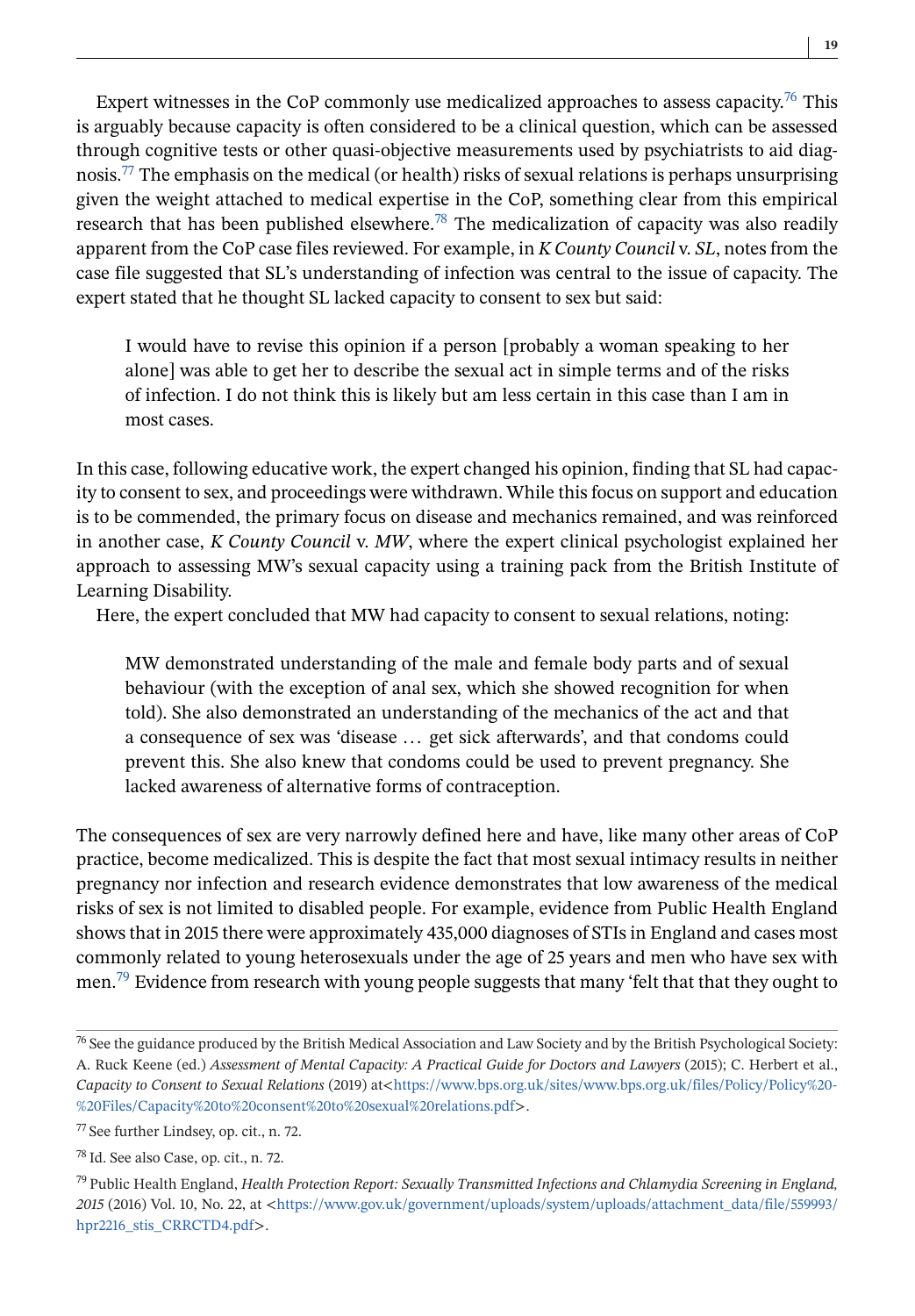have known more when they first felt ready to have some sexual experience'.<sup>80</sup> Women in particular were 'more likely to report having wanted to know more about "contraception/birth control"  $(27.5\%...$  vs  $19.3\%...$ ) and "how to say no"  $(16.6\%...$  vs  $10.7\%...$ ) than men'.<sup>81</sup> Similar educational and social barriers to understanding sex have been found for adults with disabilities. $82$  There is, therefore, a widespread misunderstanding about the risks of sexual relations across a range of age groups, socio-economic categories, and intellectual abilities. Developing the capability of *all* individuals to better understand the multiple risks of sexual relations, including the social challenges of consent, should be a key aim of sex and relationships education, whether in schools, in the home, or through community services. This would allow everyone to understand the ways in which sex and sexuality impact on bodily health as well as the importance of emotion, affiliation, and the tools required to protect bodily integrity.

A capabilities analysis encourages us to look at an individual's functioning and decide what skills *that individual* needs to be capable of intimacy in the context of their own lives. In some instances, this will be understanding of pregnancy and STIs; in others, consent will be the central issue. A more careful analysis of these issues is required, alongside a legal test that is sufficiently flexible to respond to the individuals before the court. Understanding decisions to consent to sexual relationships through the interlinked capabilities of bodily health, bodily integrity, emotion, and affiliation would allow more nuanced engagement with the specificities of the relationship in question, while remaining attentive to the importance of the multiple risks of sexual relations.

Another observed case, *Y County Council* v. *LC*, provides a useful case study for exploration of these issues in more detail. This case, observed in 2016, concerned LC's capacity to marry and to consent to sexual relations. LC was in her early twenties and was described in the case as having autism and a mild learning disability. She had been in a relationship with GK for more than three years when the proceedings commenced in 2015. The trigger for the proceedings was when others became aware of her secret marriage to GK. As a result of this marriage, SC, LC's mother, informed social services about the relationship because she was concerned that GK was motivated to marry LC to obtain a spousal visa to remain in the United Kingdom (UK).

A detailed judgment was handed down which, to date, has not been published. Two experts provided evidence on capacity to consent to sex. Dr T, a clinical psychologist, provided the original capacity assessment for the application to the CoP. Dr Y, a forensic psychiatrist, was instructed during CoP proceedings to provide an independent expert report on LC's capacity. Dr T's evidence focused on LC's understanding of STIs, explaining that she could name 'AIDS' but could not understand that a person could have it without symptoms. Similarly, when Dr Y was questioned by Counsel for GK, she said that LC told her she 'didn't like condoms' and was 'on the Depo injection'83 and that in her view LC 'didn't understand it didn't stop sexual diseases'. When further questioned about what LC did know about diseases, Dr Y said that she could name 'AIDS' but did not 'understand what other diseases you could get' and that she believed 'as long as it looked normal' then there was no problem and no risk of disease. Importantly, evidence suggests that many non-disabled adults are also more familiar with AIDS than other STIs given its higher

<sup>80</sup> C. Tanton et al., 'Patterns and Trends in Sources of Information about Sex among Young People in Britain: Evidence from Three National Surveys of Sexual Attitudes and Lifestyles' (2015) 5 *BMJ Open* 1, at 3.

 ${}^{81}$  Id., p. 4.

<sup>82</sup> A. Hollomotz, *Learning Difficulties and Sexual Vulnerability: A Social Approach* (2011) 52.

<sup>&</sup>lt;sup>83</sup> Depo-Provera is one of a number of contraceptive injections provided to women to protect against pregnancy. It is administered every 12 weeks and is believed to be at least 99 per cent effective if used correctly. See NHS, 'The Contraceptive Injection' (2018) at <<http://www.nhs.uk/Conditions/contraception-guide/Pages/contraceptive-injection.aspx>>.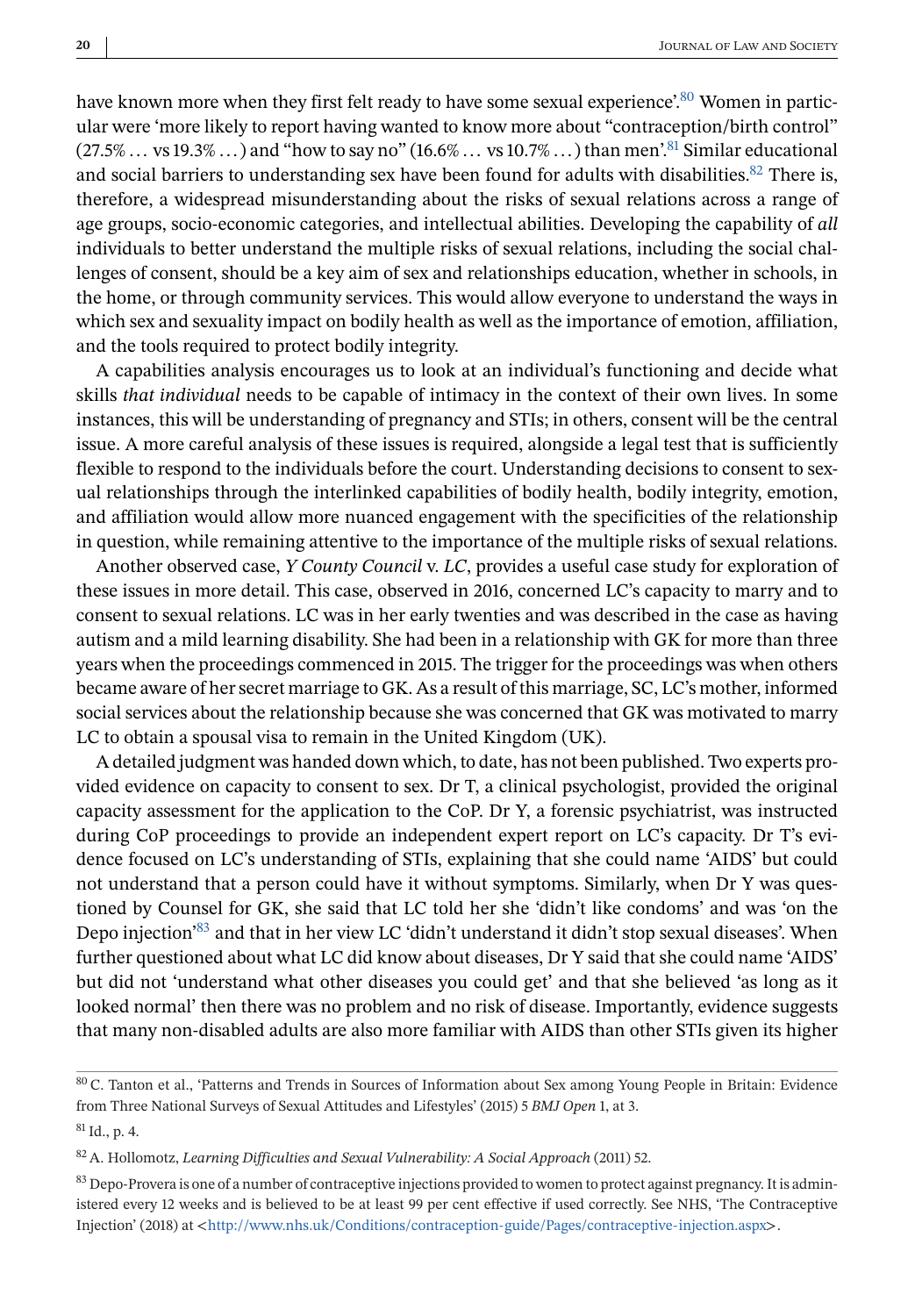public profile.<sup>84</sup> Dr Y was also asked what understanding LC had of pregnancy and explained that she 'understands by having sex you can get pregnant'. This focus on STIs and pregnancy was despite the fact that LC had not, as far as the available evidence suggested, contracted an STI in her four-year relationship, nor had she become pregnant.

In stark contrast, LC had clearly been in an abusive relationship. LC's social workers explained that she had expressed unhappiness with elements of her relationship with GK, particularly anal sex, from which she sustained an anal fissure, and a criminal investigation into the possibility that GK had raped LC during their relationship was ongoing. GK was transported to and from prison to attend the final hearing. Yet the CoP focused heavily on the medical aspects of the test rather than the issues around consent.

The judge in LC's case held that she lacked capacity to consent to sexual relations and this meant that she would be prohibited from having any intimate relationship. The judge explained that LC 'does have sufficient understanding of the mechanics of the act', but he appeared unconvinced that she had capacity to understand pregnancy and risk of disease. The approach to capacity was highly medicalized, with the court placing significant focus on scientific and expert opinion on how the individual understood sex. However, there was very little focus on consent, despite it clearly being the primary reason that the case was before the court. The judge briefly considered LC's ability to say no, marking an important recognition of the relevance of this aspect of the test:

69. The experts were of the view that she had no real understanding of her ability to say no. This was particularly so within marriage. While she told her solicitor (in response to information given by the representative) that she understood that *'rape can happen within marriage*', she had previously told [Dr Y] that if a person is married then they have to want to have sexual relations whenever their husband wants this, and that if you were married and did not want sex then you had to split up.

70. ... [Dr T] stated that [LC] would find it difficult to translate 'no' into reality. [Dr Y] stated that [LC] '*does not understand forced sex*'.

Despite this recognition, there was only limited discussion of consent within the expert evidence or presentation of the case. $85$  However, LC's case was precisely the type of case where consent should have been at the very core: it was entirely about sexual exploitation of a mentally disabled woman by her partner.<sup>86</sup>

Applying a capabilities analysis, LC would have benefitted from the opportunity to develop her capabilities in relation to health and intimacy, and to put that newly acquired knowledge and understanding into practice before a capacity determination. Taken to its logical conclusion, the capabilities approach would have imposed a normative moral duty on the state to provide her with the support and resources that she required to gain the appropriate level of understanding, rather than allowing the state to prevent her from engaging in sexual intimacy as a result of her limited

<sup>84</sup> J. Dalrymple et al., 'Socio-Cultural Influences upon Knowledge of Sexually Transmitted Infections: A Qualitative Study with Heterosexual Middle-Aged Adults in Scotland' (2016) 24 *Reproductive Health Matters* 34, at 39.

<sup>85</sup> There were two brief references by Counsel for GK and two very brief references to the issue from the Official Solicitor.

<sup>&</sup>lt;sup>86</sup> For a discussion of the meaning of vulnerability in this context and the need to move away from stigmatizing vulnerability discourse, see V. E. Munro and J. Scoular, 'Abusing Vulnerability? Contemporary Law and Policy Responses to Sex Work in the UK' (2012) 20 *Feminist Legal Studies* 189; J. Lindsey, 'Developing Vulnerability: A Situational Response to the Abuse of Women with Mental Disabilities' (2016) 24 *Feminist Legal Studies* 295.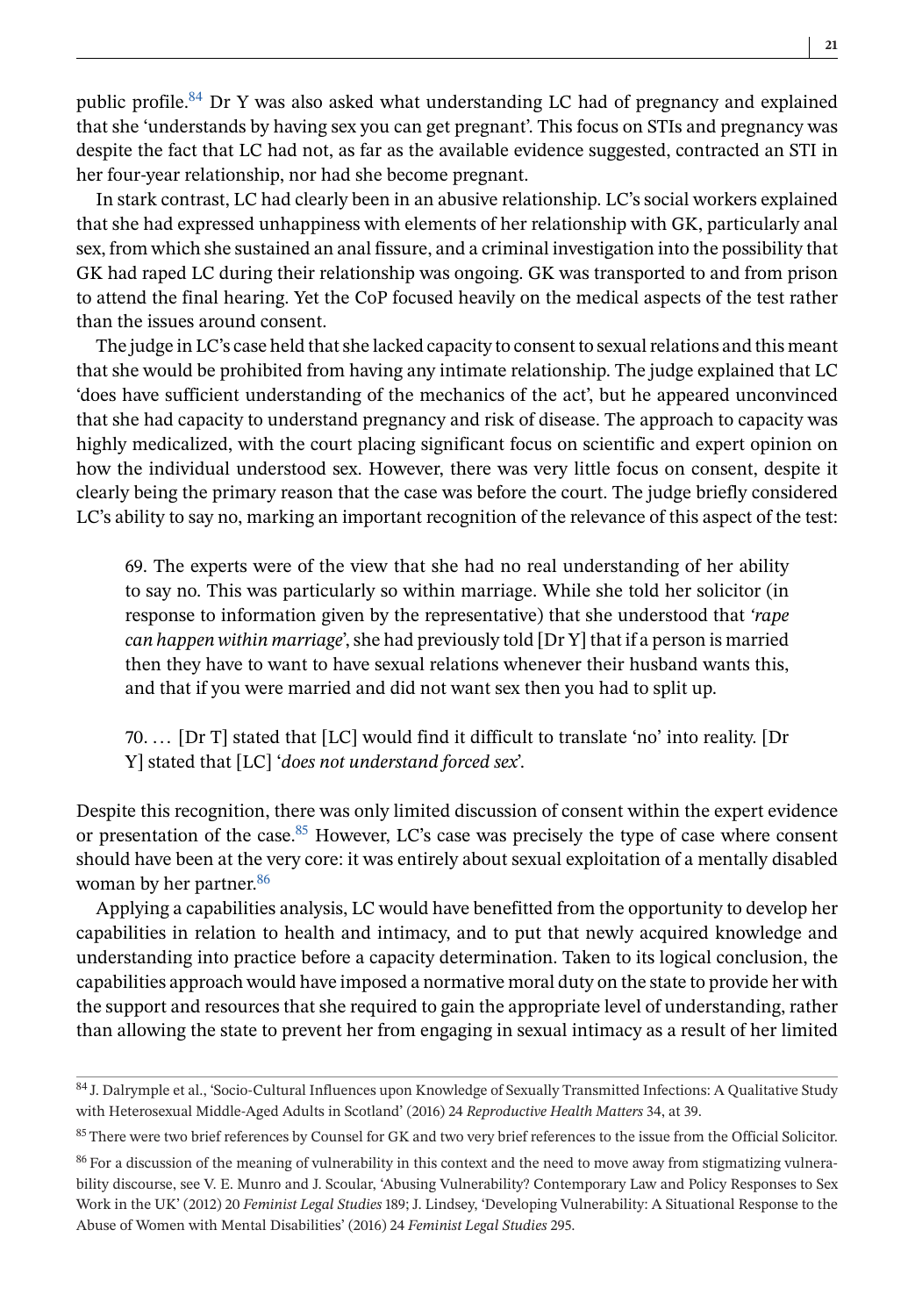understanding of consent. The capabilities lens can therefore help us to understand how the individual might be better supported to achieve capacity, rather than considering capacity a binary yes/no question. It can also provide a more honest appraisal of the issues at the heart of the case. Here, the case was primarily about abuse, rather than capacity. If LC had been in a fully consensual relationship, we think it unlikely that this case would have reached the CoP, given her ability to express an understanding of the first three elements of the test for capacity to consent to sexual relations. Yet because English law allows intervention under the MCA to protect people who are assessed as lacking capacity to make a decision, capacity has become the key legal mechanism for intervening in intellectually disabled people's lives. Troublingly, the approach taken by the CoP identifies the cause of the abuse as the victim's impairment (LC's lack of capacity to describe the medical risks of sex, or to understand the concept of forced sex), rather than as the actions of her abuser. As consent becomes a more significant element of the capacity test in sexual relations in light of*JB*, it is important that, as with all capacity law, we do not place higher burdens on disabled people to rationalize their actions than on non-disabled people.

Our CoP empirical data also provides an insight into situations where sexual capacity is raised in relation to potential perpetrators of abuse. Four of the 20 cases in our sample involved intellectually disabled people who were considered at risk of perpetrating abuse: *N County Council* v. *CA*, *YS* v. *E District Council*, *OD* v. *R City Council* and *P CCG* v. *QB* (see Table [1\)](#page-4-0). Our analysis of these cases suggests that an approach focused on consent would provide greater honesty about the reason for intervention. Taking one case as an example, *OD* v. *R City Council*, we show how capacity is used to regulate potential non-consensual sexual conduct.

*OD* concerned a 46-year-old male, OD, described as having mild learning disability and schizophrenia. His case centred on a challenge to his deprivation of liberty (DOL) in a care home brought by his relevant person's representative. OD had been physically and sexually abused as a child and at 19 he was convicted for the rape of his younger brother. He had further convictions for gross indecency in a public place and indecent assault and indecent exposure. More recently, it had been reported that OD had worked as a prostitute and had been financially exploited by pimps. OD's wishes and feelings were that he wished to live independently. He accepted that he would need carers but wanted a lower level of supervision. The case file noted that, as a result of his DOL, he was also in effect being treated as if he lacked capacity to consent to sex and to make decisions about contact with others.

One of the authors attended court for the final hearing of this case, which was vacated at the last minute as the parties had agreed a way forward based on the expert evidence. However, she spoke with the judge and viewed the court records, including all of the evidence filed for the hearing, such as witness statements and expert reports. The independent expert report of Dr L, Consultant Psychiatrist, concluded that OD lacked capacity to make decisions about residence, care, finances, contact, and litigation, but had capacity to make decisions about sex. This assessment was reflected in the agreed final order. In light of the expert report, the local authority's position statement explained:

As P has capacity to engage in sexual relations, a further statement from the care manager has been provided setting out the likely steps to be taken should P identify a person with whom he would wish to have sex. As each person would need to be considered afresh, no specific plan can be formulated, save for that a risk assessment in respect of P's contact with that person would have to be initially undertaken first.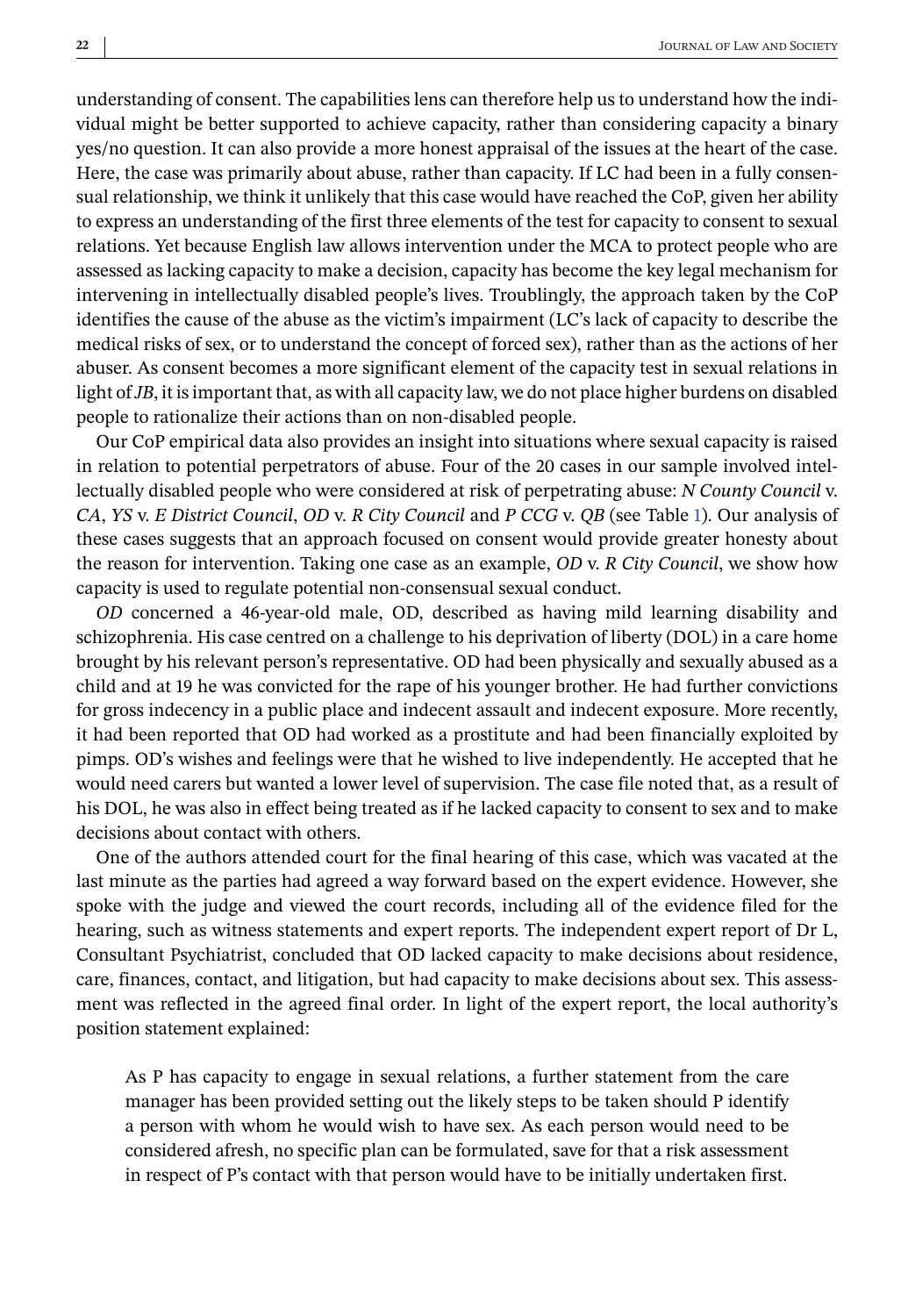The medicalized approach to 'risk management' prevalent in psychiatric discourse  $87$  was very clear from both the expert report and the local authority's response to it. During their meeting, OD told Dr L that he did not like where he lived because of the 'staff and residents, mainly the staff'. He told Dr L that 'they don't treat me like a proper adult, they treat me like a kid'. OD also told Dr L that he was gay and that 'I used to sleep around and blokes ... would pay me lots of money for sex'. He said that he would like to have a relationship with a man at the care home but could not because he did not know who was gay there. Concerns in this case were nothing to do with whether or not OD understood pregnancy, the risks of disease, or the mechanics of sex. The case was entirely about the risks of non-consensual sex and, ultimately, the findings of incapacity in respect of residence, care and contact justified controls placed on OD.

The *JB* decision may well have changed the outcome in this case if the independent expert had considered whether OD had capacity to *engage in sex*. We therefore acknowledge that this case may be decided differently if it were to reach the CoP again, and in a way that is likely to be, *prima facie*, more restrictive of a disabled person's freedoms. However, our approach, and the Court of Appeal's reframing of the test, better captures the serious risks involved in not understanding the mutual and consensual nature of sexual relations, rather than using contact or medical risks to control the person indirectly. Further, while we agree that a focus on consent may, in some cases such as this, lead to findings of incapacity to consent to sex, this approach more accurately reflects the reality of what is going on in practice in these CoP cases. It is better to be honest about what the law is being instrumentalized for here, even if we then need to have a debate about whether or not mental capacity law is the most appropriate vehicle for protecting others from the risk of abuse.<sup>88</sup> Rather than a medicalized, risk-focused analysis, an approach that prioritizes understanding of consent more honestly captures the essence of why we need a test for capacity in relation to sex at all.

Overall, our approach would shift the focus in sexual capacity cases in two ways. First, and at the very least, adopting a capabilities analysis justifies the provision of support to achieve capacity before a case reaches a CoP determination. A capabilities approach provides a justice argument, rather than a legal obligation, that underpins a resources claim for the provision of support to improve a person's understanding. Second, it refocuses the issues to include concerns about bodily integrity and, therefore, consensual intimacy. The capabilities approach values supporting people to protect their bodily health and integrity and underpins the provision of support for disabled adults where they may 'not yet' have capacity to consent to sex.

## **6 CONCLUSION**

Our empirical research in the CoP highlighted that, in many cases, the approach to sexual capacity does not sufficiently focus on the central importance of consent in sexual relationships. The interpretation and application of the legal test for capacity to consent to sex unduly medicalizes the risks of sex and focuses on very narrow understandings of intimacy resulting in pregnancy and STIs. This approach sidelines the social risks of sexual activity, specifically the risks that arise from non-consensual sex as a result of not understanding that sexual intimacy is a choice, and one

<sup>87</sup> J. Fanning, 'Continuities of Risk in the Era of the Mental Capacity Act' (2016) 24 *Medical Law Rev*. 415; M. B. Simmons and P. M. Gooding, 'Spot the Difference: Shared Decision-Making and Supported Decision-Making in Mental Health' (2017) 34 *Irish J. of Psychological Medicine* 275; Case, op. cit., n. 72.

<sup>88</sup> For further discussion on this point, see Lindsey, op. cit., n. 44.